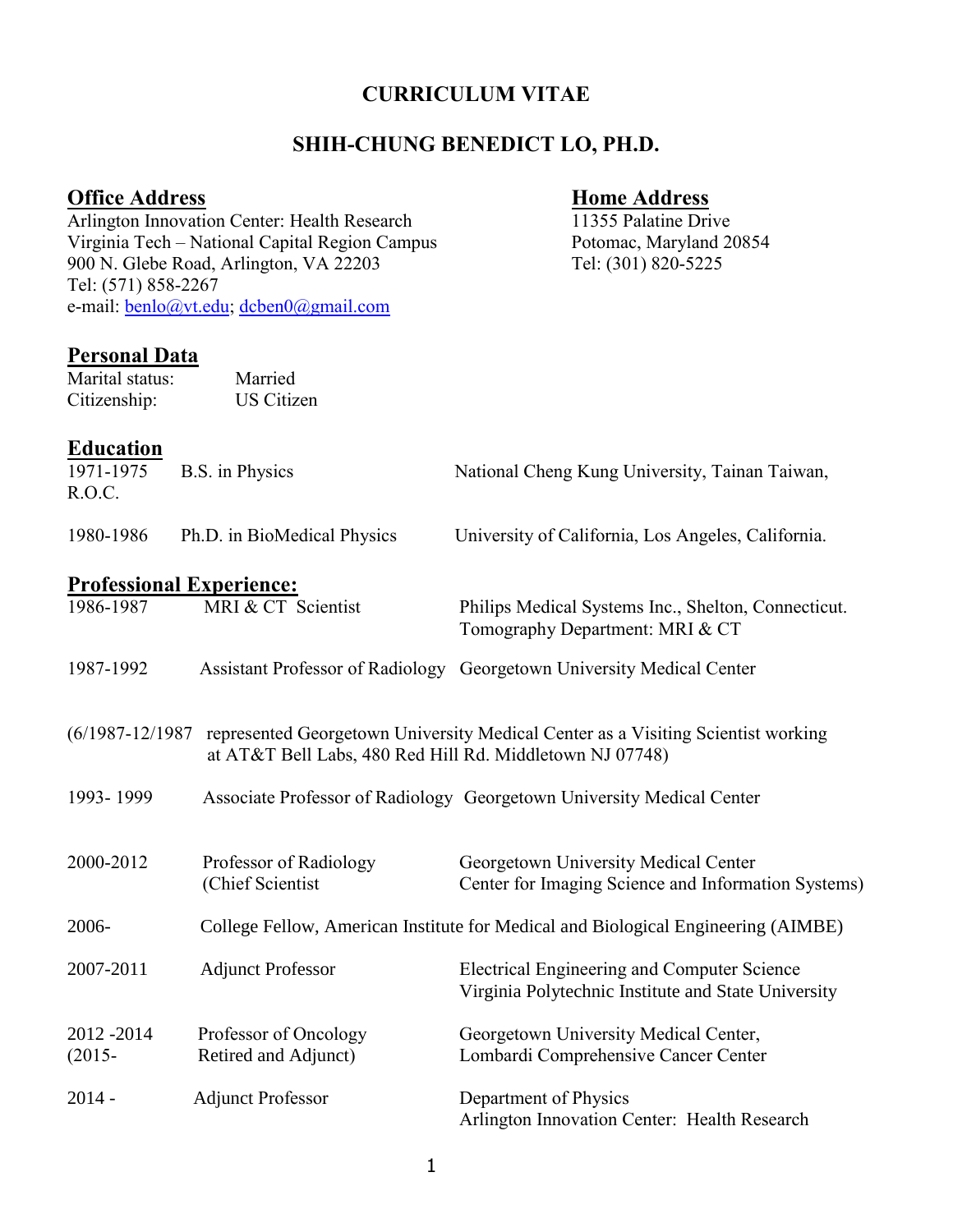Virginia Polytechnic Institute and State University National Capital Region Campus

## **Experience as Supervisor:**

1995 – 2012 Radiology Department, Georgetown University Medical Center Chief Scientist at Center for Imaging Science and Information Systems Director, Division of Medical Imaging and Computer-aided diagnosis

> Team members in this division include 1 clinical co-director, 1 assistant professor, 2 postdoctoral fellows, 1 staff member, and 2 - 5 graduate students.

### **Professional Societies**

Member of American Association of Physicists in Medicine (AAPM)

Member of The Institute of Electrical and Electronics Engineering (IEEE)

Member of The Society of Optical Engineering (SPIE)

## **Invited Site Visits Sponsored by Industrial Partners:**

- 1. AGFA HealthCare NV, Antwerp Belgium Technical meeting on digital radiography and PACS (1991)
- 2. Konica Corp Tokyo Japan Technical meeting on film digitization and image printing for PACS (1994)
- 3. Siemens Medical Solutions, Erlangan Germany Technical meeting on CT CAD (2002)
- 4. GlaxoSmithKline Corp., Pennsylvania Technical meeting on telemedicine (2004)
- 5. Riverain Medical, Miamisburg, OH Technical meetings on lung cancer CAD (2005; 2007)
- 6. Accuray Inc., Sunnyvale CA Technical meeting on real-time monitoring with computer-aided approach for fine-beam Gamma ray treatment (2006)
- 7. American GNC Corp, Simi Valley CA Project development meeting on infra-red and transmission ultrasound for military medical applications (2008)
- 8. US Army Research Labs (Aberdeen Maryland) Project communication meeting on the development of high-speed Tomosynthesis imaging (2012)
- 9. Swissray Headquarter Medical Imaging, CAD, and beyond (2014)
- 10. LITE-ON Headquarter in Taipei, Taiwan (1) Medical Imaging, Imaging Processing, (2) Future Lung Health Device (2016).

## **Invited Presentation (selected from more than 40):**

- 1. "Development of PACS System" at Chinese Society of Radiology, Taipei, Taiwan, ROC, 1995.
- 2. "Computer-aided diagnosis and its clinical implications", Jaio-Tong University, Hsin-Chu, Taiwan, ROC, 1995.
- 3. "Computer-aided detection of breast cancer using convolution neural network system" at Department of Radiology, University of Virginia, 1997.
- 4. "Directional Edge Extraction for Registration of Temporal Chest Images" The 30<sup>th</sup> AIPR Workshop, Cosmos Club, Washington DC, Oct 10-12, 2001.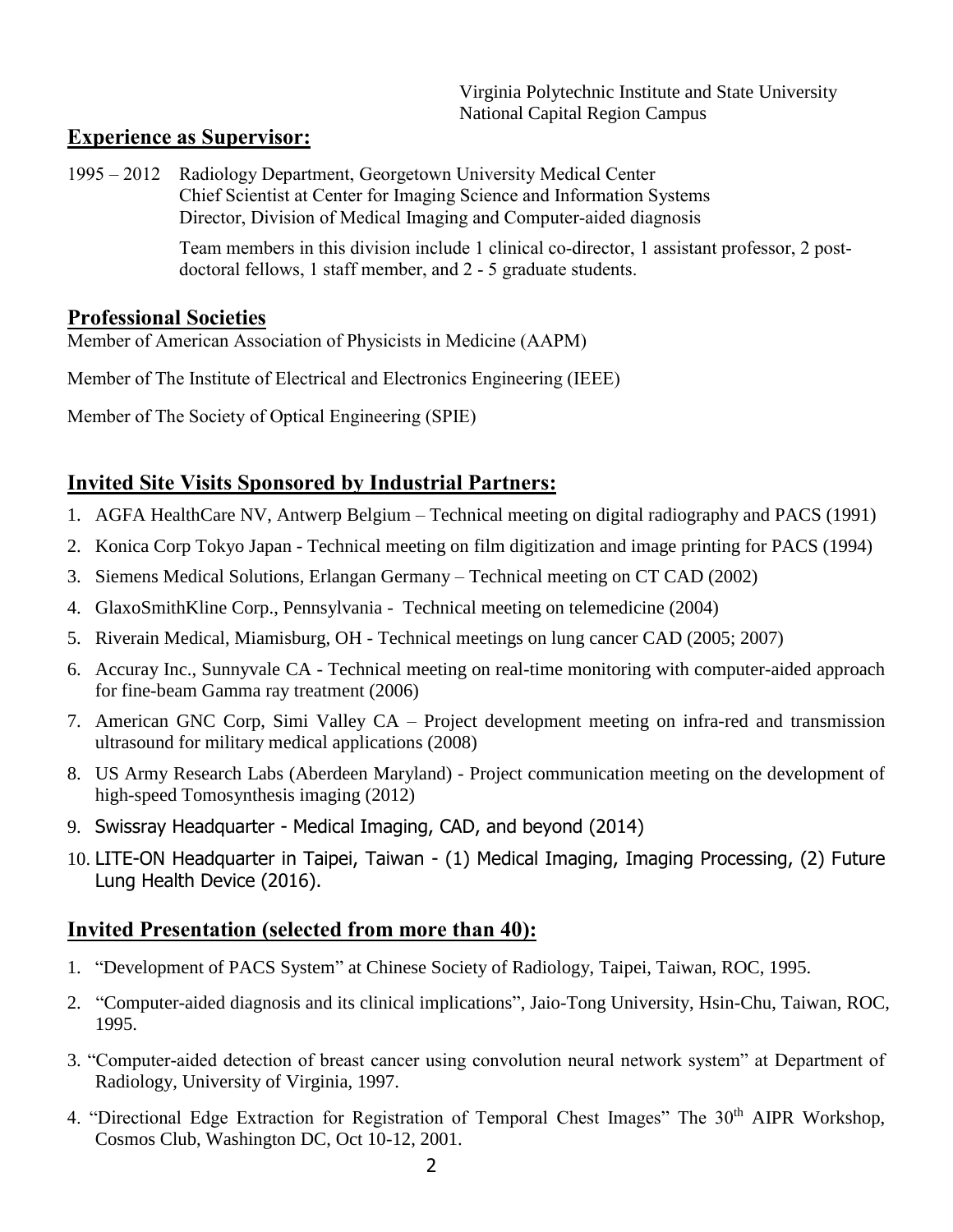- 5. "Medical Imaging compression and transmission" at Telemedicine Workshop, GlaxoSmithKline (GSK) Company, PA, July, 2004.
- 6. "Computer-aided diagnosis methods and their potential clinical applications", National Cheng Kung University Medical Center, Tainan, Taiwan, ROC. May 16, 2005.
- 7. "Computer-aided Treatment of Cyberknife for Lung Cancer", Accuray, Sunnyvale, CA, August, 2006.
- 8. "PE-CMOS based ultrasound imaging systems", National BME conference, Taichung, Taiwan, ROC. Dec. 14, 2007,
- 9. "Next Generation Diagnostic Breast Imaging Using Digital Image Library and Networking Techniques" Era of Hope 2008 - Department of Defense Breast Cancer Research Program Meeting.
- 10. "State-of-Art Chest Radiography (dual-energy, tomosynthesis, rib-subtraction radiography) and their potential as lung cancer tools, Jia-Tong University Shanghai, China, Oct. 2010
- 11. "State-of-Art Chest Radiography (dual-energy, tomosynthesis, rib-subtraction radiography) and their potential as lung cancer screening tools, QingHua University, Beijing, China, Oct. 2010.
- 12. "Statistically Significantly Improved Nodule Detection in Rib Suppressed Chest Radiography: A Reader Study,**"** Cancer Detection and Diagnostics Technologies for Global Health, NIH campus- Building 10, Bethesda, Maryland, August 22-23, 2011.
- 13. "Arc Cone-Beam Computerized Tomography A Pilot Study of High-Speed Tomosynthesis," Army Material Labs, Aberdeen Maryland, March 12, 2012.
- 14. "Medical Imaging System Development & Clinical proposal for Screening Lung Cancer and Lung Disease in Taiwan – Part 1: Development of Tomosynthsis Systems" TECRO (The Pseudo-Embassy of Taiwan, ROC), Washington DC, May 22, 2014.
- 15. "Medical Imaging System Development & Clinical proposal for Screening Lung Cancer and Lung Disease in Taiwan – Part 2: Computerized Lung Radiography (Bone shadow removed chest radiography for lung cancer screening and lung diseases" TECRO (The Pseudo-Embassy of Taiwan, ROC), Washington DC, May 28, 2014.
- 16. "Clinical Reviews of Lung Cancer Screening CT and Computerized Lung Radiography (Bone shadow removed chest radiography)" The First Hospital of Guangzhou Medical University, Guangzhou China, August 29, 2014.
- 17. "Medical Imaging System Development & Clinical proposal for Screening Lung Cancer and Lung Disease in Taiwan" School of Medicine and School of Science and Technology, Fujen University, Taipei, Taiwan ROC, September 3, 2014.
- 18. "Current and Upcoming Imaging Techniques: CXR, CT, Bone shadow removed chest radiography, and Tomosynthsis" Swissray Headquarter, September 7, 2014.
- 19. "Vessel Suppressed Thoracic CT and Lung Cancer CAD for LDCT Lung Cancer Screening" Ruijin Hospital, School of Medicine, Shanghai Jiao Tong University, China, September18, 2015.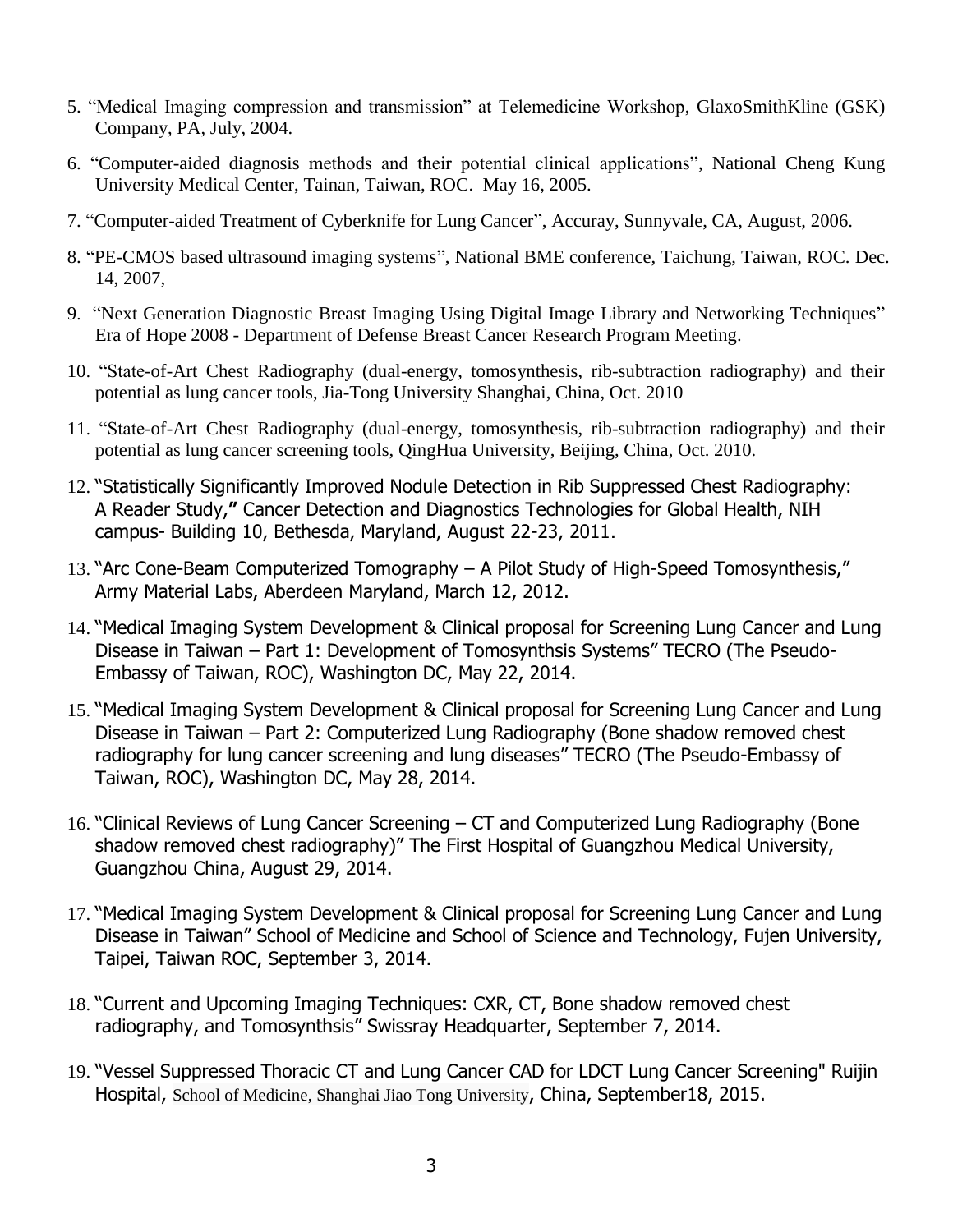- 20. "Vessel Suppressed CT for LDCT Lung Cancer Screening: Case Review with Pseudo-Video" Veteran General Hospital, Taipei, Taiwan, September 26, 2015.
- 21. "Vessel image suppressed thoracic CT An innovative approach to screening lung cancer" Invited Speech for Radiology Grand Rounds, Georgetown University Medical Center , December 11, 2015.
- 22. "Apply Search Engine and AI to Medicine From Advanced Technique to FDA Cleared Clinical System," Invited Speech at Google Campus (Verily Life Sciences), Mountain View CA, January 27, 2017.
- 23. "Vessel image suppressed thoracic CT An innovative approach to screening lung cancer" Invited Speech, Zhang-Zhen Hospital, Shanghai, China April 25, 2017.
- 24. "Vessel image suppressed thoracic CT An innovative approach to screening lung cancer" Invited Speech, Hwa-Dong Hospital, School of Medicine, Shanghai Fu-Dan University, China April 27, 2017.
- 25. "Vessel image suppressed thoracic CT An innovative approach to screening lung cancer" Invited Speech, Ruijin Hospital, School of Medicine, Shanghai Jiao Tong University, China April 27, 2017.
- 26. "Vessel image suppressed thoracic CT An innovative approach to screening lung cancer" Invited Speech, Yuan Rung Hospital, YuanLin, Taiwan, May 4, 2017.
- 27. "Vessel image suppressed thoracic CT An innovative approach to screening lung cancer" Invited Speech, School of Medicine, FuJen University, Taiwan, May 5, 2017.
- 28. "Vessel image suppressed thoracic CT An innovative approach to screening lung cancer" Invited Speech, ShengZhen Medical and Health Academy, ZhengZhen, China May 9, 2017.
- 29. "Convolutional Properties and their Applications in a Neural Networks Setting Data Correlation Learning or Deep Learning?", Computer Assisted Radiology & Surgery International Conference & Exhibition, Berlin, Germany June 20-June 23, 2018.
- 30. "Deep Learning Convolutional Neural Network Techniques and Their Applications in Biomedical Sciences – A successful example in lung imaging" CBA Annual Meeting, Med-Immune, Gaithersburg, Maryland, June 9th, 2018.
- 31. "Convolutional Neural Networks and Its Successful Applications in Medical Imaging" 2018 New Medicine and Technology Hengqin Talent Summit Forum, Hengqin Zhuhai, Guangdong, China Sep 1, 2018.

### **Public Services**

Reviewer for IEEE Transaction on Medical Imaging (89- ).

Reviewer for IEEE Transaction on Circuit System (95).

Reviewer for grant application, Diagnostic Radiology Special Study Section NCI/NIH (1990-2002).

Reviewer for the TAP project at University of Maryland, College Park (90).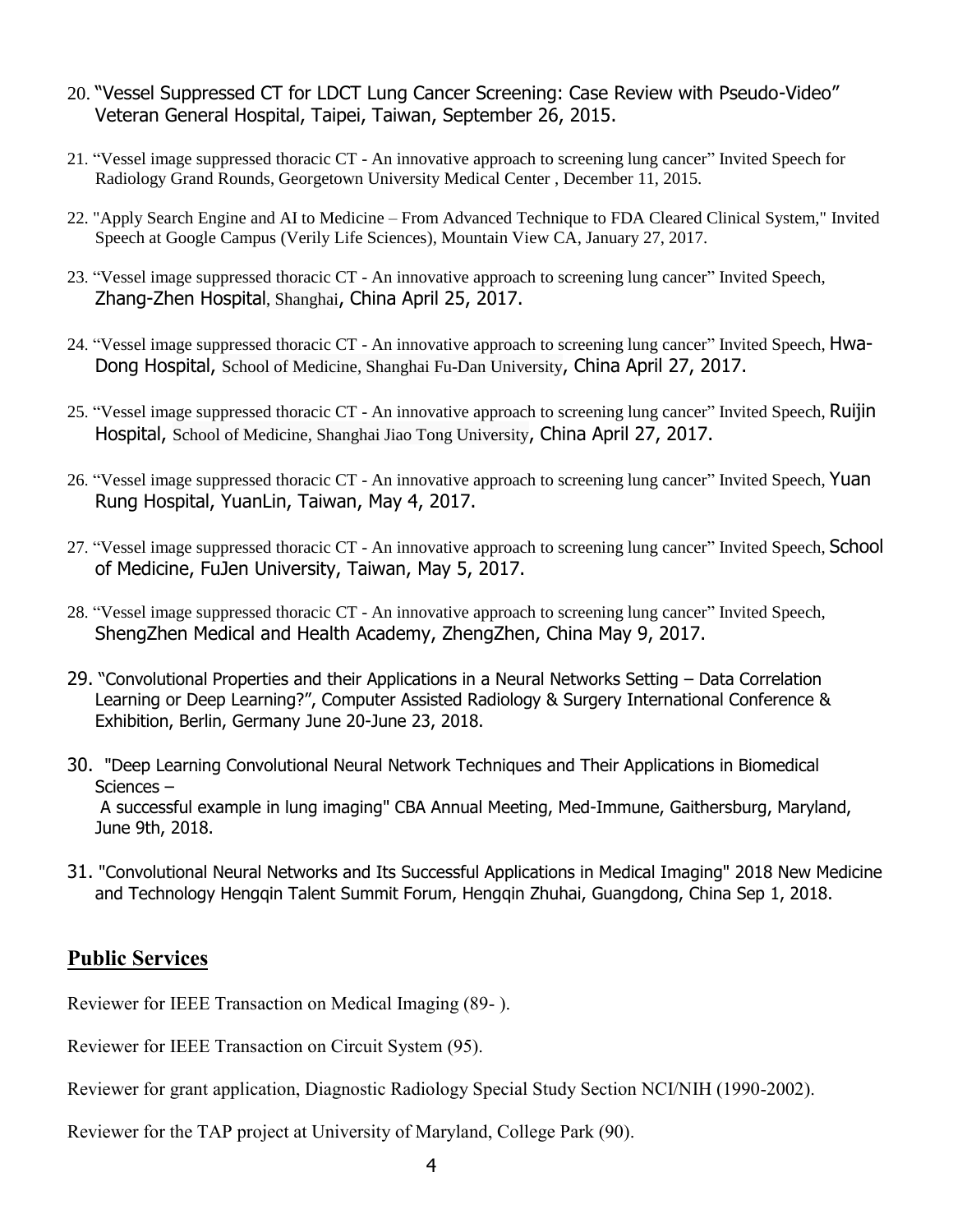Reviewer for Medical Physics Journal (91- ).

Reviewer for Journal of Digital Imaging (92).

Reviewer for Academic Radiology (96).

Reviewer for Journal of Electrical Imaging (92).

Committee member for the workshop of Digital Medical Imaging sponsor by NLM, NSM and NIAM of NIH (93)

Reviewer for both Preliminary and Full Proposals of the Breast Cancer Research Program, State of California, 1995.

Reviewer for an NIH PO1 Study Section (Site visit) 1996

Reviewer for the Breast Cancer Research Program, Army Medical Commander, 1995 - 1999.

Program Chairman of The Workshop of Computer-Aided Diagnosis in Medical Imaging, Washington, D.C. 1994

Program Co-Chairman of Biomedical Applications in The World of Congress of Neural Networks **(**WCNN), 1995 and 1996

Program Committee Member of Image Processing Section, SPIE Medical Imaging, 1995 - 2006.

Program Committee Member of Computer-Aided Detection Section, SPIE Medical Imaging, 2006 - 2010.

FDA/CDRH Panel Reviewer for a GS-14 Scientist Promotion to GS-15 [2007].

American Association Physicists in Medicine (Computer Aided Detection in Diagnostic Imaging (CAD) Subcommittee) 2008-2010

Panel member invited by NIH CSR Mock Review at 2008 SPIE conference as a part of NIH grant review process presentation.

Reviewer: NIH BMIT/MEDI (ZRG1 SBIB-V) Grant Review Study Section, March 2008.

Reviewer: NIH BMIT/MEDI (ZRG1 SBIB-P 04 M) Grant Review Study Section, Oct. 2009.

Reviewer: NIH BMIT/MEDI (ZRG1 SBIB-V (55) R) Grant Review Study Section, June. 2010.

Reviewer: NIH BMIT-B Grant Review Study Sections, Oct. 2011 and Feb. 2013.

### **Consulting Services**

1. Technical Consultant for Deus Technologies, LLC Rockville, MD [1998 – 2004] Development of a computer-aided diagnosis system for the detection of lung cancer in chest radiography.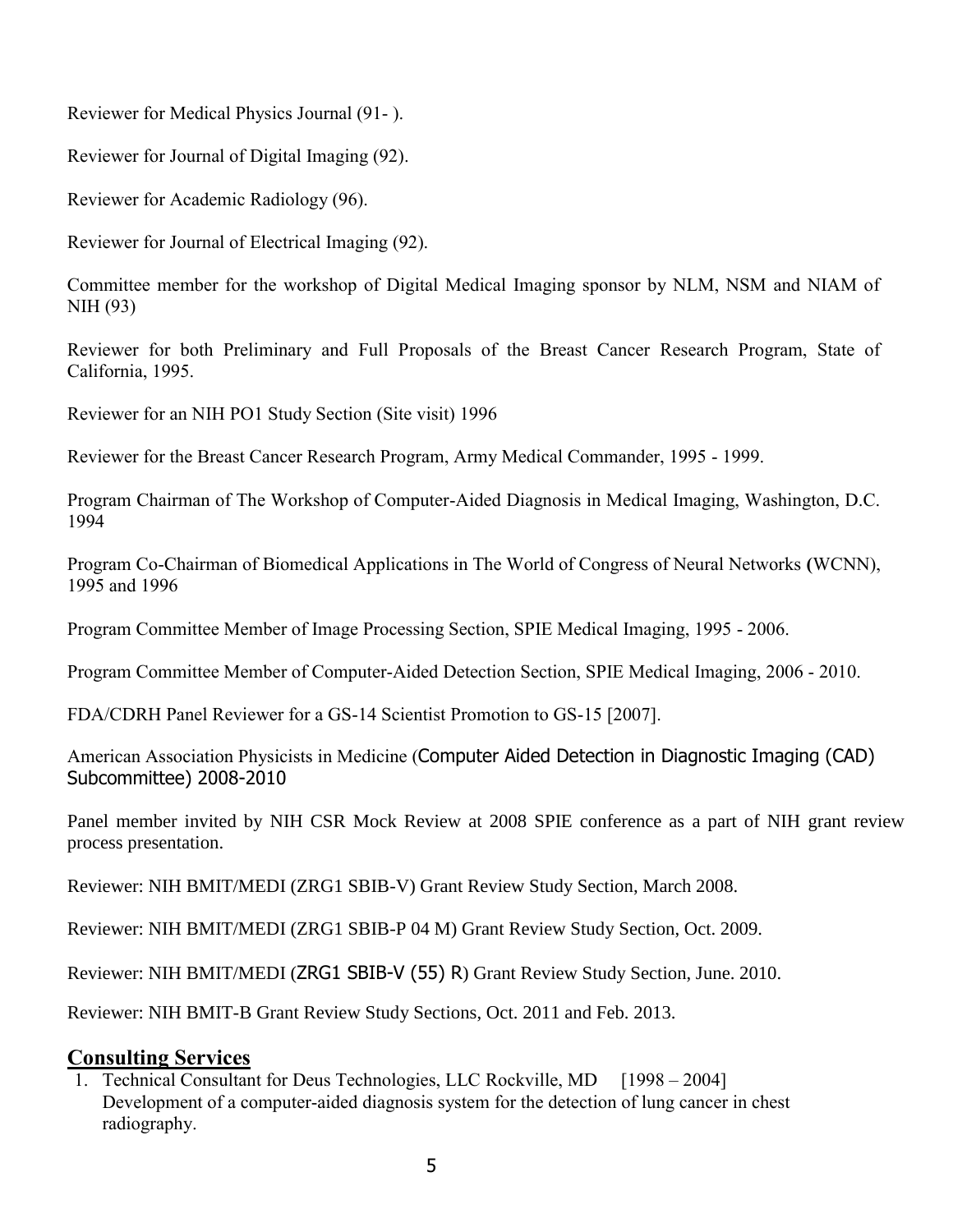- 2. Technical Consultant for Riverain Technologies, Rockville, MD & Miamisburg, OH [2004 present] Development of computer-aided function and diagnosis systems for the detection of lung cancer in chest radiography and thoracic CT.
- 3. Technical Consultant for Imperium Inc., Silver Spring, MD [1999 2010] Development of high-resolution speckle-free real-time C-scan ultrasound imaging systems for medical applications.
- 4. Technical Consultant for Intelligent Automation Inc. Rockville, MD [2011 2013] Development of a high-resolution high-speed tomosynthesis prototype for dual-use in military material examination and medical applications.
- 5. Technical Consultant for Shenzhen Capital Health & Medical Academy. Shenzhen, China [2017 Spring] Medical device development and establishment of medical engineering education.
- 6. Consultant for TaiHao Medical Inc., Taipei, Taiwan [Aug. 2017 present] Development of computer-aided detection and diagnosis systems for breast ultrasound [handheld & Automatic full breast US scanner]

|                                                                         | Record of Research Orangs and Contracts. (For those Dr. Do serves as Frj                                                                                                                                                                             |
|-------------------------------------------------------------------------|------------------------------------------------------------------------------------------------------------------------------------------------------------------------------------------------------------------------------------------------------|
| <b>Grant Sponsor:</b>                                                   | The Whitaker Foundation                                                                                                                                                                                                                              |
| Title of the project:                                                   | Image Data Compression for Clinical Digital Radiography                                                                                                                                                                                              |
| Duration:                                                               | $1/1/92 - 12/31/94$                                                                                                                                                                                                                                  |
| PI:                                                                     | S.C. Lo, Ph.D. - 25% (Total direct costs: \$180,000)                                                                                                                                                                                                 |
| <b>Grant Sponsor:</b><br>Title of the project:<br>Duration:<br>PI:      | National Institute of Health / National Cancer Institute (5 R01CA59763-01)<br>Optimization of DCT Type Image Compression<br>$9/30/92 - 9/29/95$<br>S.B. Lo, Ph.D. - 50% (Total direct costs: \$210,000)                                              |
|                                                                         |                                                                                                                                                                                                                                                      |
| <b>Grant Sponsor:</b><br>Title of the project:<br>Duration:<br>PI:      | The US Army (Grant $#$ DAMD17-93-J-3007)<br><b>Implementation of Computer Assisted Breast Cancer Diagnosis</b><br>$1/1/93 - 12/31/96$<br>S.B. Lo, Ph.D. - 20% (Total direct costs: \$300,000 for GU)<br>PI-Univ. of Michigan: H.P. Chan, Ph.D. - 25% |
|                                                                         |                                                                                                                                                                                                                                                      |
| <b>Grant Sponsor:</b>                                                   | The American Cancer Society (Grant # EDT 93)                                                                                                                                                                                                         |
| Title of the project:                                                   | An "Expert-Trained" System for Lung Nodule Detection                                                                                                                                                                                                 |
| Duration:                                                               | $1/1/95 - 12/31/96$                                                                                                                                                                                                                                  |
| PI:                                                                     | S.B. Lo, Ph.D. - 20% (Total direct costs: \$160,000)                                                                                                                                                                                                 |
| <b>Contract Sponsor:</b><br>Title of the project:<br>Duration:<br>$PI-$ | <b>NIH/NLM</b><br>Segmentation of Cervical and Lumbar Spines in Radiographs<br>$6/1/98 - 2/28/99$<br>M.T. Freedman, MD and S.B. Lo, Ph.D. (Total direct costs: \$12,000)                                                                             |
| <b>Contract Sponsor:</b>                                                | Deus Technologies, LLC                                                                                                                                                                                                                               |
| Title of the project:                                                   | Pilot study of computer-aided diagnosis for lung cancer in chest radiography                                                                                                                                                                         |

#### **Record of Research Grants and Contracts: (For those Dr. Lo serves as PI)**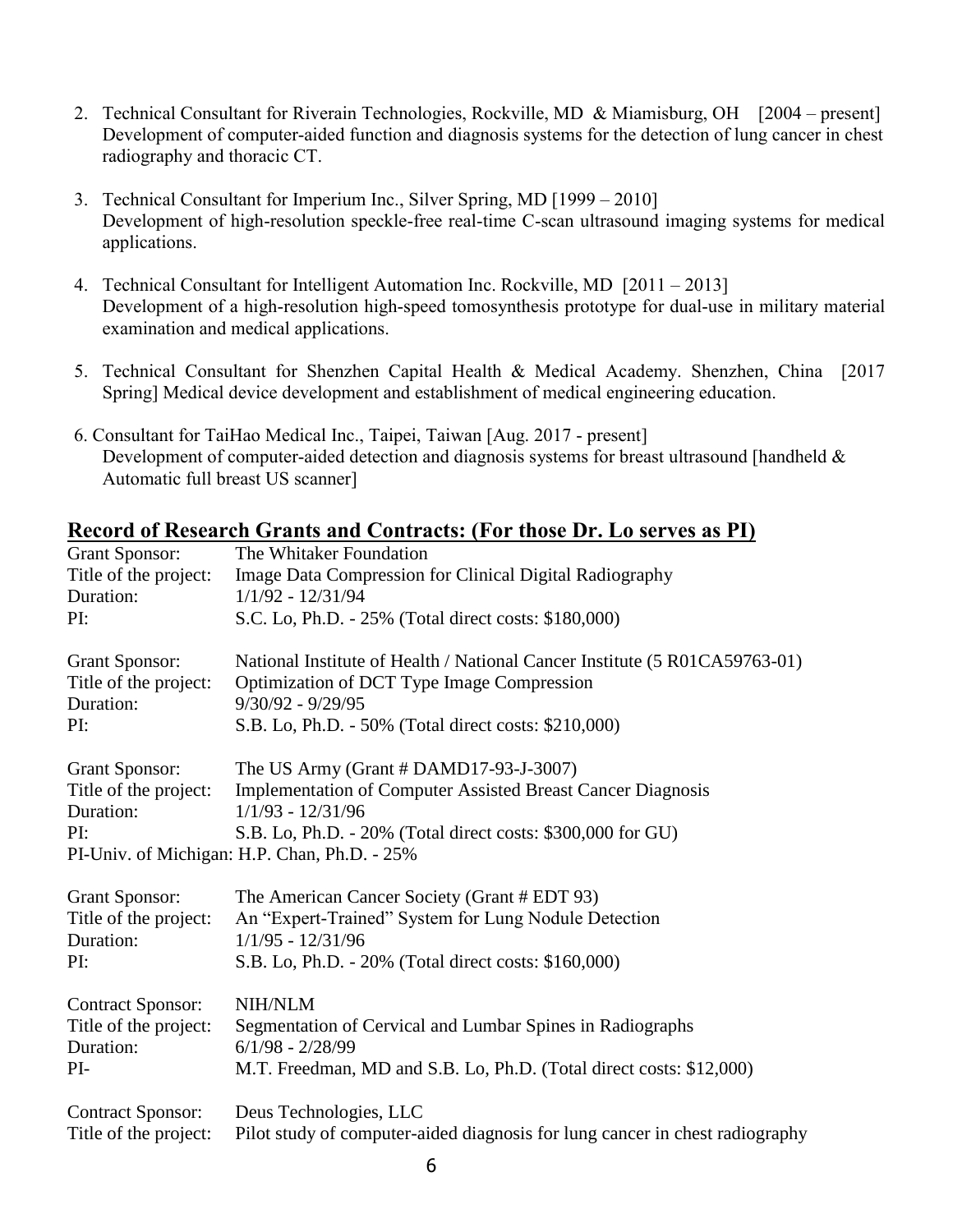| Duration:<br>PI:                                                                     | $8/1/99 - 5/31/99$<br>S.B. Lo, Ph.D. and M.T., Freedman, MD (Total direct costs: \$50,000)<br>A budget of \$30,000 is available for other research                                                                                                                                  |
|--------------------------------------------------------------------------------------|-------------------------------------------------------------------------------------------------------------------------------------------------------------------------------------------------------------------------------------------------------------------------------------|
| <b>Grant Sponsor:</b><br>Title of the project:<br>Duration:<br>PI:                   | The American Cancer Society (Grant # RPG-95-034-03-EDT)<br>An "Expert-Trained" System for Lung Nodule Detection (2nd phase project)<br>$1/1/97 - 12/31/99$<br>S.B. Lo, Ph.D. (Total direct costs: \$200,000)                                                                        |
| <b>Contract Sponsor:</b><br>Title of the project:<br>Duration:<br>PI-                | <b>CDC</b><br>Digitization and Archival of NHANES II.<br>11/1/97 - 10/30/98<br>S.B. Lo, Ph.D. - 10% (Total direct costs: \$41,000)<br>A budget of \$41,000 is available for other research                                                                                          |
| <b>Contract Sponsor:</b><br>Title of the project:<br>Duration:<br>PI-                | Eli Lilly and Company<br>Mammography imaging segmentation and quality assurance analysis<br>1997 - 1998<br>Seong Ki Mun, Ph.D. and S.B. Lo, Ph.D. (\$100,000)                                                                                                                       |
| <b>Grant Sponsor:</b><br>Title of the project:<br>Duration:<br>PI-<br>PI-Georgetown: | The US Army<br>Computer-Aided Diagnosis and Feature-Guided Compression Systems in<br>Mammography. [Demonstration project]<br>11/1/96 - 10/30/2001<br>H.P. Chan, Ph.D.(Univ. of Michigan, Ann Arbor) - 20%<br>S.B. Lo, Ph.D. (Total budget: \$425,000 for GU [\$280,000 for direct]) |
| <b>Grant Sponsor:</b><br>Title of the project:<br>Duration:<br>PI:                   | The US Army<br>Development of Computer-Aided Diagnostic System for the Detection of Lung<br>Cancer In helical CT.<br>11/15/99 - 11/14/2001<br>S.B. Lo, Ph.D. (Total direct costs: \$165,000)                                                                                        |
| <b>Grant Sponsor:</b><br>Title of the project:<br>Duration:<br>PI:                   | National Institute of Health / National Cancer Institute (1 R01CA74458-01)<br>Image Pattern Based Image Compression for Radiology<br>$4/7/98 - 3/31/2002$<br>S.B. Lo, Ph.D. (Total direct costs: \$340,000)                                                                         |
| <b>Contract Sponsor:</b><br>Title of the project:<br>Duration:<br>PI:                | Deus Technologies, LLC<br>Clinical trial of computer-aided diagnosis for lung cancer in chest radiography<br>$6/1/99 - 6/30/2002$<br>S.B. Lo, Ph.D. and M.T., Freedman, MD (Total direct costs: \$300,000)<br>Most of budget was saved as a part of GD account.                     |
| <b>Grant Sponsor:</b><br>Title of the project:<br>Duration:<br>PI:<br>PI-Georgetown: | The US Army<br>Combine clinic, sonographic, and elatographic features for prostate cancer detection.<br>11/15/99 - 5/14/2002<br>Brian Garra, M.D. (Univ. of Vermont)<br>S.B. Lo, Ph.D. (Total direct costs: \$30,000 for GU)                                                        |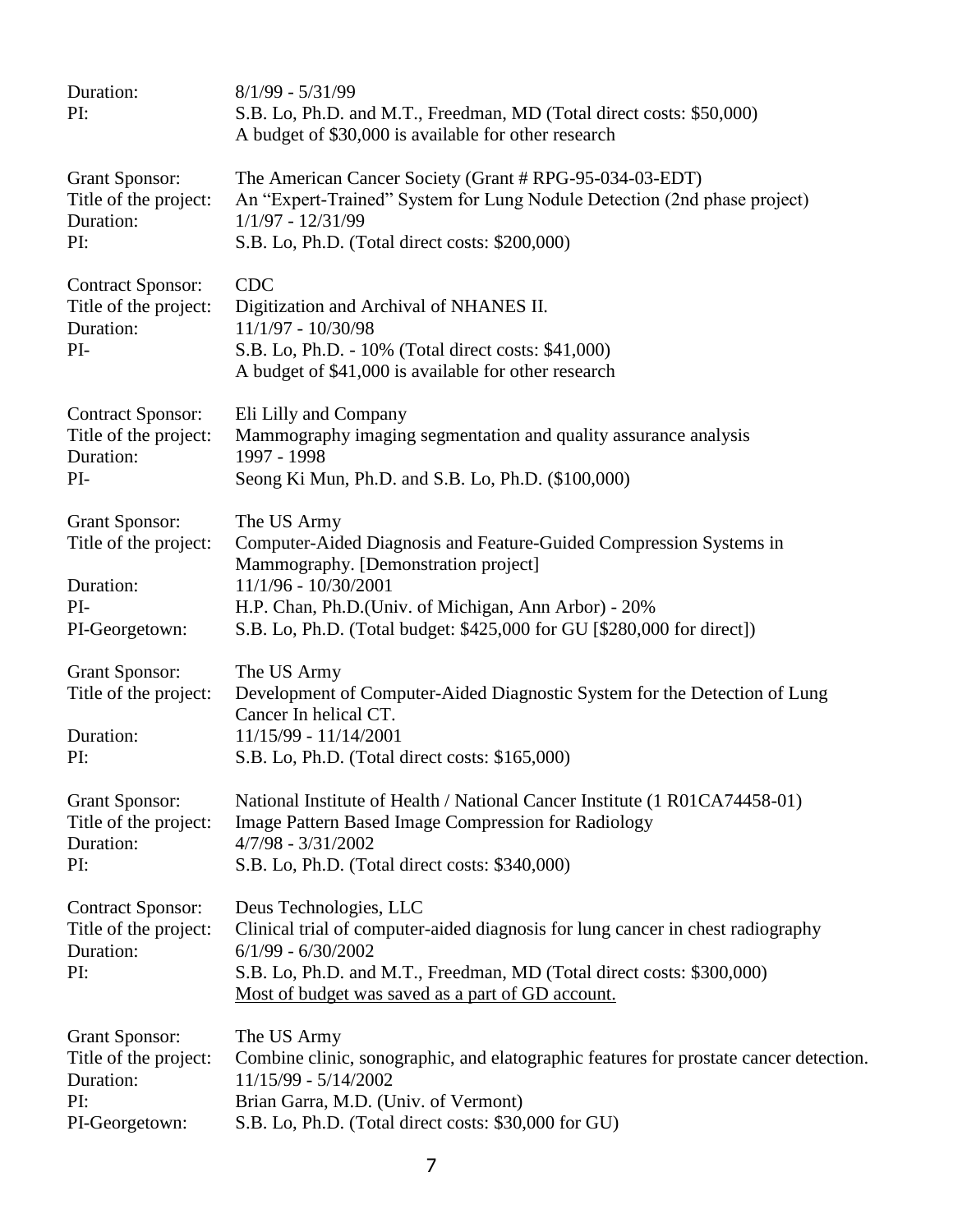| <b>Grant Sponsor:</b><br>Title of the project:<br>Duration:<br>PI: | The US Army BCRP (DAMD 17-01-1-0267)<br>"A Partnership Training Program in Breast Cancer Diagnosis: Concept Development<br>of the Next Generation Diagnostic Breast Imaging Using Digital Image Library and<br>Networking Techniques."<br>$09/01/01 - 08/31/05$<br>S.B. Lo, Ph.D. (Total direct costs for GU: \$230,000) |
|--------------------------------------------------------------------|--------------------------------------------------------------------------------------------------------------------------------------------------------------------------------------------------------------------------------------------------------------------------------------------------------------------------|
| <b>Grant Sponsor:</b><br>Title of the project:<br>Duration:<br>PI: | NIH/NCI (SBIR Phases I) [Joint project with Deus/Riverain]<br>"Computer-Aided Detection of Lung Cancer for Temporal Chest Radiography"<br>$5/01/02 - 4/30/04$<br>S.B. Lo, Ph.D. (Total direct costs for GU: \$66,000)                                                                                                    |
| <b>Grant Sponsor:</b><br>Title of the project:<br>Duration:<br>PI: | NIH/NCI (SBIR Phases II) [Joint project with Deus/Riverain]<br>"Computer-Aided Detection of Lung Cancer in Thoracic CT"<br>$8/01/02 - 7/31/04$<br>S.B. Lo, Ph.D. (Total direct costs for GU: \$150,000)                                                                                                                  |
| <b>Grant Sponsor:</b><br>Title of the project:<br>Duration:<br>PI: | NIH/NIBIB (R21R33) - CA91803-01<br>"Speckle-Free Transmission Ultrasound for Breast Imaging"<br>5/01/02 - 4/30/04 for R21; 5/01/04 - 4/30/08 for R33<br>S.B. Lo, Ph.D. (Total direct costs for GU: \$110,000 (R21); ~\$800,000 (R33))                                                                                    |
| <b>Grant Sponsor:</b><br>Title of the project:<br>Duration:<br>PI: | Army MRMC (SBIR Phases I & II)<br>"Ultrasound C-Scan Image of Bone Fractures" [Joint project with Imperium Inc.]<br>11/01/06 - 4/30/07 for Phase I; 11/01/07 - 8/30/09 for Phase II<br>Seong Ki. Mun, Ph.D. and S.B. Lo, Ph.D. (Total direct costs for GU: \$270,000)                                                    |
| <b>Grant Sponsor:</b><br>Title of the project:<br>Duration:<br>PI: | NIH/NCI (R21R33) – CA102960<br>"New Century Breast Cancer Diagnosis System (image library with intelligent system)<br>9/01/05 - 8/30/07 for R21; 9/01/07 - 8/30/10 for R33<br>S.B. Lo, Ph.D. (Total direct costs for GU: \$200,000 (R21); ~\$800,000 (R33))                                                              |
| Title of the project:<br>Duration:                                 | Contract Sponsor: Riverain Medical contract to Georgetown University Medical Center<br>Clinical trial of computer-aided diagnosis for lung cancer in chest radiography<br>$8/1/2004 - 12/31/2013$<br>A total of 11 studies have been performed for lung cancer screening trail.                                          |
| PI:                                                                | (Total direct cost budget: $\sim $1,100,000$ )<br>S.B. Lo, Ph.D. and M.T., Freedman, MD for 4 studies<br>M.T., Freedman, MD and S.B. Lo, Ph.D. for the recent 7 studies                                                                                                                                                  |
| <b>Contract Sponsor:</b><br>Title of the project:                  | Riverain Medical contracts to Virginia Tech<br>Evaluation of ClearRead-CT-Insight for Assisting Radiologist in Lung Cancer<br>Detection on Thoracic CT Images                                                                                                                                                            |
| Duration:                                                          | $2/15/2015 - 9/30/2016$<br>Total budget: \$360,000)                                                                                                                                                                                                                                                                      |
| PI:                                                                | S.B. Lo, Ph.D. and M.T., Freedman, MD                                                                                                                                                                                                                                                                                    |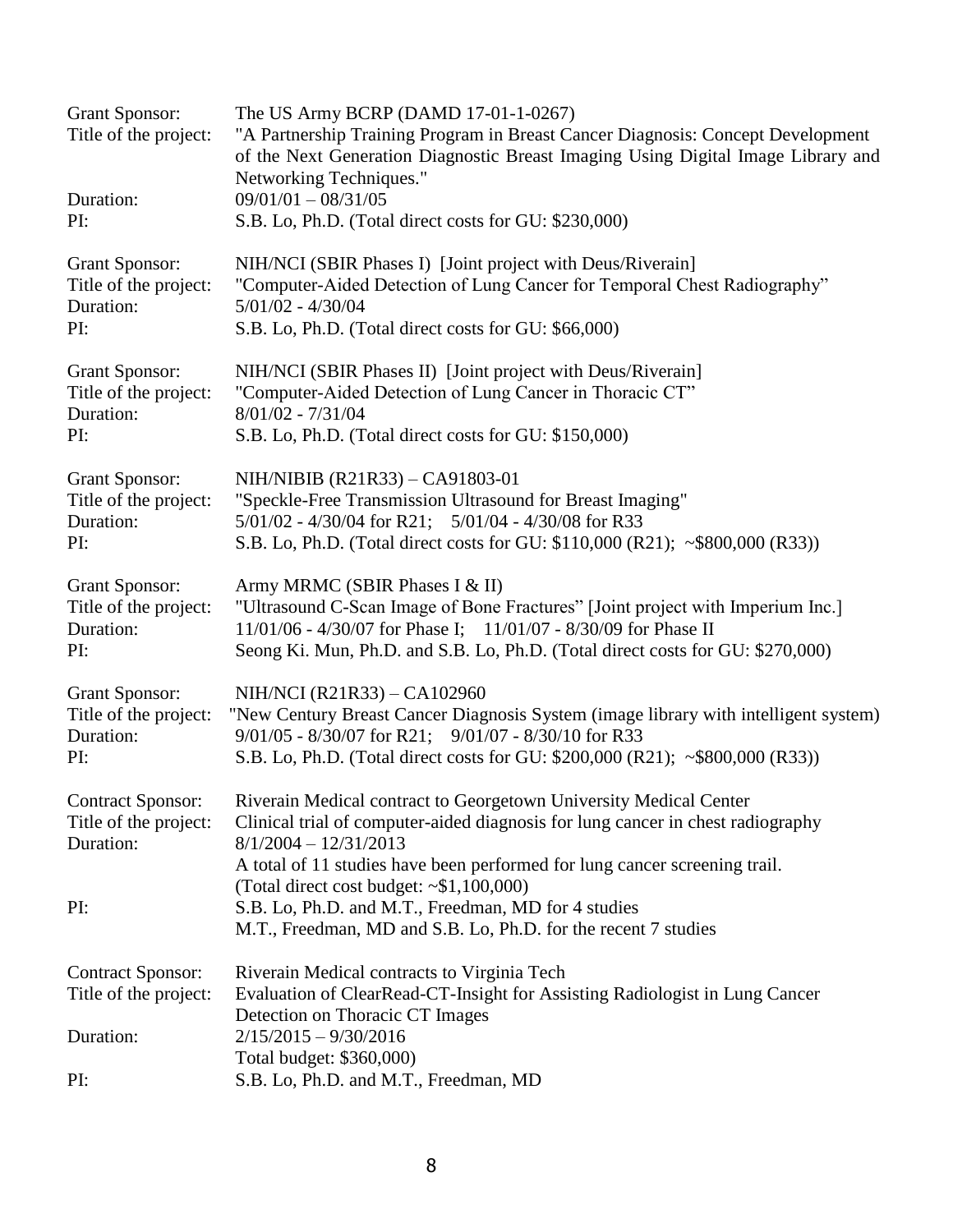### **Teaching Activities**

Advisor for Post-doctoral fellow:

(1) Lisa Kinnard 2005 - 2006 Department of Electrical Engineering, Howard University, Washington, DC

 (Dr. Kinnard is currently with US Army Medical Research and Material Command (MRMC) Fort Detrick, Maryland. She is responsible for a part of Coordination of Breast Cancer Research Programs)

Co-Advisor for Post-doctoral fellow:

(1) Yue (Joseph) Wang (1995 -1996)

(Dr. Wang is Grant A. Dove Professor of Electrical and Computer Engineering, Virginia Tech – National Capital Region Campus.)

(2) Akira Hasegawa (1994 -1998)

(Dr. Hasegawa currently is Director, Medical Research at Fujifilm Medical Systems, SF, CA, USA)

Ph.D. dissertation co-advisor for:

- (1) Ji Chan1990-1991 Department of Electrical Engineering, University of Michigan, Ann Arbor Topic: "The Effective of Data Compression on Image Quality in High Resolution Digital Chest Radiography"
- (2) Jessie Lin 1992 -1994 Department of Electrical Engineering, University of Maryland, College Park. Topic: "Convolution Neural Network Architecture with Application for Lung Nodule Detection in Digital Chest Radiography"

(Dr. Lin is with Fuji Medical Imaging Processing Lab)

(3) Huai Li1993 -1997 Department of Electrical Engineering, University of Maryland,

College Park.

- Topic: "Model-Based Image Processing Techniques for Computer-Aided Diagnosis of Breast Cancer in Digital Mammography "
- (Dr. Li currently is with Bioinformatics Unit, Research Resources Branch, National Institute on Aging, National Institutes of Health)
- (4) Jason Xuan 1995-1996

(Dr. Xuan is an associated Professor of Electrical and Computer Engineering, at Virginia Tech – National Capital Region Campus)

| $(5)$ Jose Jerez |             | 1997- 1998 Department of Computer Sciences, E.T.S.I. Informatica,<br>Campus Universitario de Teatinos, Malaga, Spain |
|------------------|-------------|----------------------------------------------------------------------------------------------------------------------|
| $(6)$ Zuyi Wang  | 1999 - 2000 | Department of Electrical Engineering,<br>The Catholic University of America, Washington, DC                          |
| (7) Hui Zhao     | 1999 - 2003 | Department of Electrical Engineering,<br>The Catholic University of America, Washington, DC                          |
|                  |             | Topic: Detection of Lung Cancer via Temporal Chest Image Subtraction                                                 |
|                  |             | (Dr. Zhao is with Carestream Health. He is the Chief of Computer-aided diagnosis Lab)                                |
| (8) Lisa Kinnard |             | 2000 - 2005 Department of Electrical Engineering,<br>Howard University, Washington, DC                               |
|                  |             | T 'DI'M 1'M 'T'1'141' 1F 'C'MI                                                                                       |

Topic: Detection of Mammographic Masses using Likelihood Analysis and Fuzzification Methods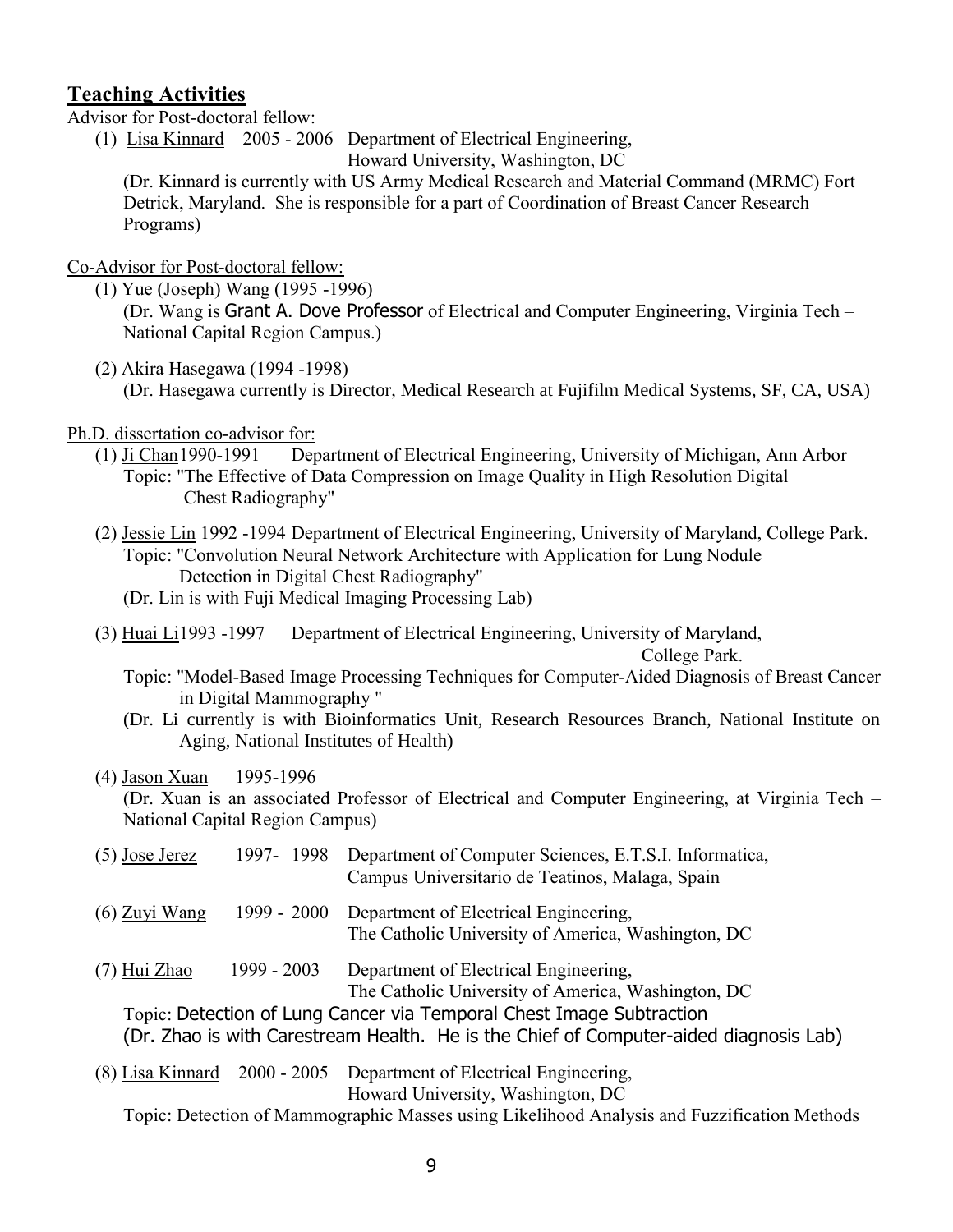|                                                           | (9) Chu-Chuan Liu 2001 - 2008 Department of Electrical Engineering,                                                         |  |  |
|-----------------------------------------------------------|-----------------------------------------------------------------------------------------------------------------------------|--|--|
|                                                           | Virginia Tech – Northern Campus, VA                                                                                         |  |  |
|                                                           | Topic: Localized Computed Tomography of Transmission Ultrasound                                                             |  |  |
| $(10)$ Yimo Tao                                           | 2006 -2012 Department of Electrical Engineering and Computer Science,<br>Virginia Tech – National Capital Region Campus, VA |  |  |
|                                                           | Topic: Content-based mammography retrieval for breast cancer diagnosis                                                      |  |  |
| (Mr. Tao is current with Microsoft Health Solution Group) |                                                                                                                             |  |  |
|                                                           |                                                                                                                             |  |  |
| Master thesis co-advisor for:                             |                                                                                                                             |  |  |
| (1) Shu-Jen Huang 1992-1993                               | Department of Electronic Engineering, Taiwan Institute of                                                                   |  |  |
|                                                           | Technology                                                                                                                  |  |  |
|                                                           | Topic: "Strip Integral verse Line integral in Maximum Likelihood SPECT Reconstruction"                                      |  |  |

(2) Andrzej Delegacz 1998-2001 Department of Electrical Engineering, The Catholic University of America, Washington, DC

## **Developed Research and Commercial Software Packages:**

(1) Simulation and teaching package in basic physics of MRI scanning and reconstruction.

(2) A part of the Cardiac Package and the sodium research pulse sequence program for Gyroscan Systems (Philips MR machines).

(3) Sodium MRI pulse sequence programs for Varian 4.7 T System.

(4) Research package for CT projection, reprojection and reconstruction in three different geometry systems (i.e. parallel beam, equi-angular, and equally spaced detectors). This package has been distributed to four research institutes by their request - UCSF; University of Washington at Seattle; Naval Research, D.C.; and Taiwan Institute of Technology.

(5) Research package for medical image compression (error-free and irreversible compression). Various research approaches using cosine transform and wavelet transform are implemented for radiological applications.

(6) Research package for lung nodule detection using matched filter technique. This package has been distributed to three research institutes for evaluation - AGFA-Gavaert; University of Luvan in Belgian; and UCSF (executable files only). A part of this development will be selectively adapted by a commercial system under negotiation.

(7) Research package for the detection of microcalcifications and masses in mammography using wavelet filter and convolution neural network.

(8) Research package for the detection of lung nodules in helical thoracic CT.

(9) Research package for the simulation of tomosynthesis 3-D image reconstruction.

(10) Research package for searching optimal wavelet using wavelet convolutional neural networks (WL-CNN)

(11) Research packages for convolutional neural networks (CNN), wavelet CNN (WL-CNN), multiple circular path CNN (MCP-CNN), transfromation-identical CNN with symmetric operators (TI-CNN-1),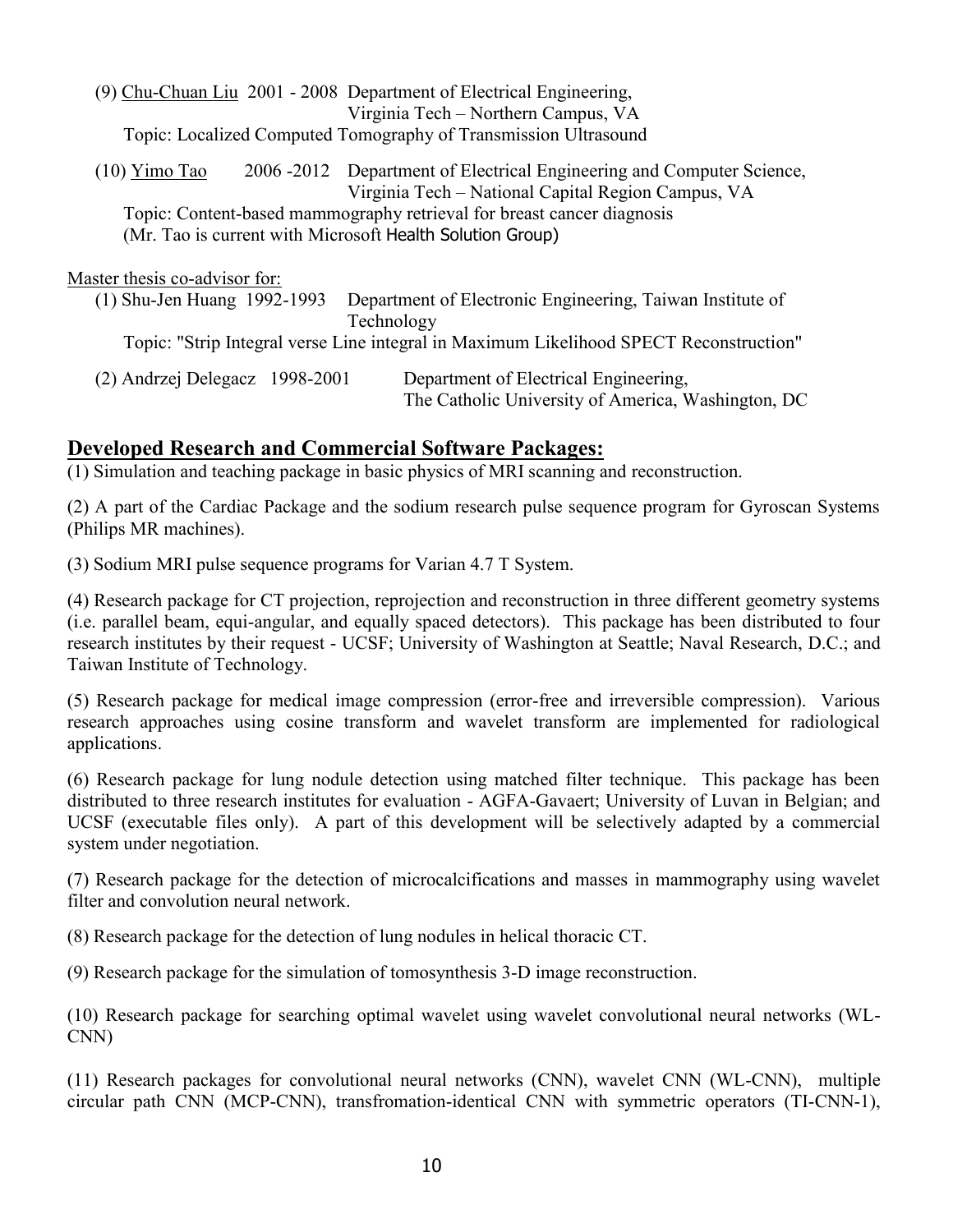Transfromation-identical CNN with symmetric operations (TI-CNN-2), and 4 types of geared rotationidentical CNN (GRI/SSK-CNN, GRI/SNK-CNN, GRI/GSK-CNN, and GRI-/GNK-CNN).

## **Publications**

#### **Referred Papers:**

- 1. Lo, S.B. and Huang, H.K., "Radiological Image Compression: Full-Frame Bit-Allocation Technique," RADIOLOGY, Vol. 155, June 1985, pp. 811-817.
- 2. Lo, S.B. and Huang, H.K., "Compression of Radiological Images with 512, 1024 and 2048 Matrices," RADIOLOGY, Vol. 161, Nov. 1986, pp. 519-525.
- 3. Lo, S.B., Taira, R.K., Mankovich, N.J., Huang, H.K. and Takeuchi, H., "Performance Characteristics of a Laser Scanner/Printer System for Radiological Imaging," J. Computerized Radiology, Vol. 10, No. 5, Oct. 1986, pp. 227-237.
- 4. Huang, H.K., Lo, S.B., Ho, B.K. and Lou, S.L., "Radiological Image Compression Using Error-Free an Irreversible Compression and Reconstruction in 2-Dimensional Direct Cosine Transform Coding Techniques," J. Optical Society of America. May 1987, pp. 984-992.
- 5. Lo, S.B., "Strip and Line Path Integrals with Square Pixel Matrix A Unified Theory for Computational CT Projections," IEEE Trans. Medical Imaging, Vol 7, No. 4, Dec. 1988, pp. 355-363.
- 6. Lo, S.B., Krasner, B.H., and Mun, S.K., "Noise Impact on Error-Free Image Compression," IEEE, Trans. Medical Imaging, Vol. 9, No. 2, June 1990, pp. 202-206.
- 7. Lo, S.B., Gaskill, J.W., Mun, S.K., and Krasner, B.H., "Contrast Information of Digital Imaging in Film Digitizer and Display Monitor," J. of Digital Imaging, Vol. 3, No. 2, May, 1990, pp. 119-123.
- 8. Horii, S.B., Mun, S.M., Levine, B., Lo, S.B., Garra, B.S., Zeman R.K., et al. "PACS Clinical Experience at Georgetown University," Computerized Medical Imaging and Graphics, Vol. 15, No. 3, 1991, pp. 183-190.
- 9. Lo, S.B., Shen, E., Mun, S.K., and Chen, J., "A Method for Splitting Digital Value in Radiological Image Compression," Medical Physics, vol 18, No. 5, 1991, pp. 939-946.
- 10. Lo, SC.B, Krasner B, Mun S.K., Major B, "Image data compression for PACS", Adm Radiol., 1991, 10(9): 35-8, 40.
- 11. Lo, S.B., Lou, S.L., and Mun, S.K., "Projection Domain Compensation of Missing Angles for Fan-Beam CT Reconstruction", Computerized Medical Imaging and Graphics. Vol. 16, No. 4, 1992, pp. 259-269.
- 12. Lo, S.B., Freedman, M.T., Krasner, B.H., Mun, S.K., "Automatic Lung Nodule Detection Using Profile Matching and Back-Propagation Neural Network Techniques" J. of Digital Imaging, Vol. 6, No. 1, 1993, pp. 48-54.
- 13. Krasner, B.H., Lo, S.B., and Mun, S.K., Vector Quantization Distortion of Medical Ultrasound Features. J. of Digital Imaging 1993, Vol. 6(3):164-171.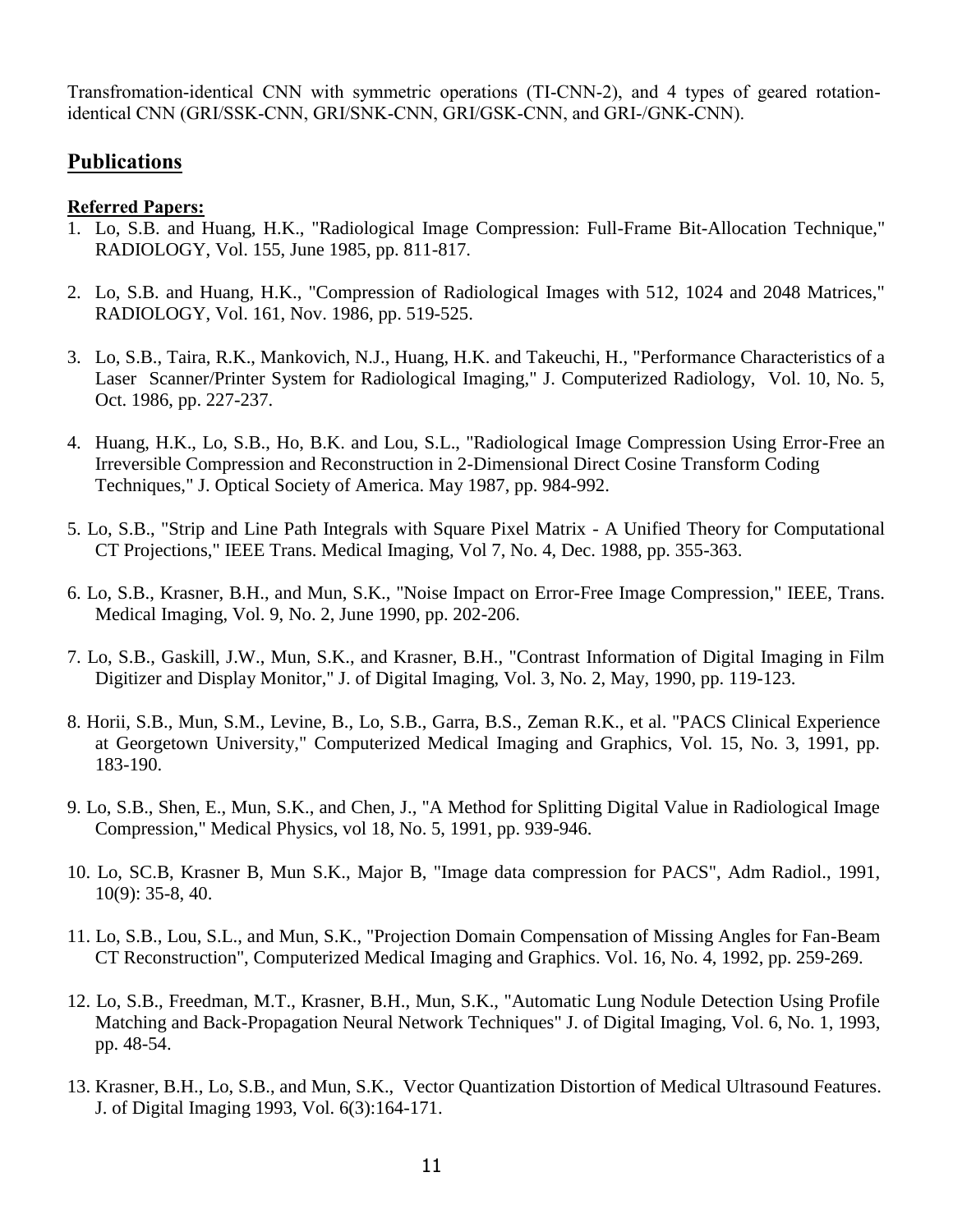- 14. Wu, Y.C., Freedman, M.T., Hasegawa, A., Zuurbier, R.A., Lo, S.B., and Mun, S.K., "Classification of Microcalcifications in Radiographs Of Pathological Specimen for the Diagnosis of Breast Cancer," Academic Radiology, 1995. Vol. 2, pp. 199-204.
- 15. Chan, H.P., Lo, S.B., Sahiner, B., Lam, K.L., and Helvie, M.A., Computer-Aided Diagnosis of Mammographic Microcalcifications: Pattern Recognition with an Artificial Neural Network, Medical Physics, 1995, vol. 22, No. 10, pp. 1555-1567.
- 16. Lo, S.B., Lou, S.L., Lin, J.S., Freedman, M.T., Chien, M.V., and Mun, S.K., Artificial Convolution Neural Network Techniques and Applications to Lung Nodule Detection, IEEE Trans. Med. Imag., 1995, vol. 14, No. 4, pp. 711-718.
- 17. Lo, S.B., Chan, H.P., Lin, J.S., Li, H., Freedman, M.T., and Mun, S.K., Artificial Convolution Neural Network for Medical Image Pattern Recognition, Neural Networks, 1995, Vol. 8, No. 7/8, pp. 1201- 1214.
- 18. Lin, J.S., Lo, S.B., Hasegawa, A., Freedman, M.T., and Mun, S.K., Reduction of False Positives in Lung Nodule Detection using a Two-Level Neural Classification, IEEE Trans. Med. Imag., April, 1996, vol. 15, No. 2, pp.216-227.
- 19. Chan H.P., Lo, S.B., Niklason, L.T., Ikeda, D.M., and Lam, K.L., Image Compression in Digital Mammography: Effects on Computerized Detection of Subtle Microcalcifications, Medical Physics, 1996, Vol. 23, No. 8, pp. 1325-1336.
- 20. Lo, S.B., Lin, J.S., Li, H., Hasegawa, A., Freedman, M.T., and Mun, S.K., "Detection of Clustered Microcalcifications Using Fuzzy Modeling and Convolution Neural Network," SPIE Proceedings, Medical Imaging on Image Processing," (Peer elected paper for inclusion in a special issue), SPIE Med. Imag., 1996, Vol. 2710, pp. 8-15.
- 21. Freedman, M.T., Lo, S.B., Artz, D.S., and Mun, S.K., "Classification of False-Positive Findings on Computer-Aided Detection of Breast Microcalcifications," (Peer elected paper for inclusion in a special issue), SPIE Med. Imag., 1997. vol. 3034, pp.853-859
- 22. Wang, Y., Adali, T., and Lo, S.B., Automatic Threshold Selection using Histogram Quantization," J. of Biomedical Optics, 1997, Vol. 2, No. 2, pp.211-217.
- 23. Li, H., Liu, K.J., and Lo, S.B., Fractal Modeling and Segmentation for the Enhancement of Microcalcifications in Digital Mammograms, IEEE Trans. Med. Imag., 1997, Vol. 16. pp. 785-798.
- 24. Lo, S.B., Lin, J.S., Freedman, M.T., and Mun, S.K., Application Of Artificial Neural Networks To Medical Image Pattern Recognition: Detection of Clustered Microcalcifications on Mammograms and Lung Cancer on Chest Radiographs," J. of VLSI in Sign. Proc., Vol. 18, 1998, pp. 263-274.
- 25. Hasegawa, A., Lo, S.B., Lin, J.S., Freedman, M.T., and Mun, S.K., A Shift-Invariant Neural Network for the Lung Field Segmentation in Chest Radiography," J. of VLSI in Sign. Proc., Vol. 18, 1998, pp. 241-250.
- 26. Freedman M., San Martin J., O'Gorman J., Eckert S., Lipman M.E., Lo S.B., Wall E.L. and Zeng J., "Digitized mammography: a clinical trial of postmenopausal women randomly assigned to receive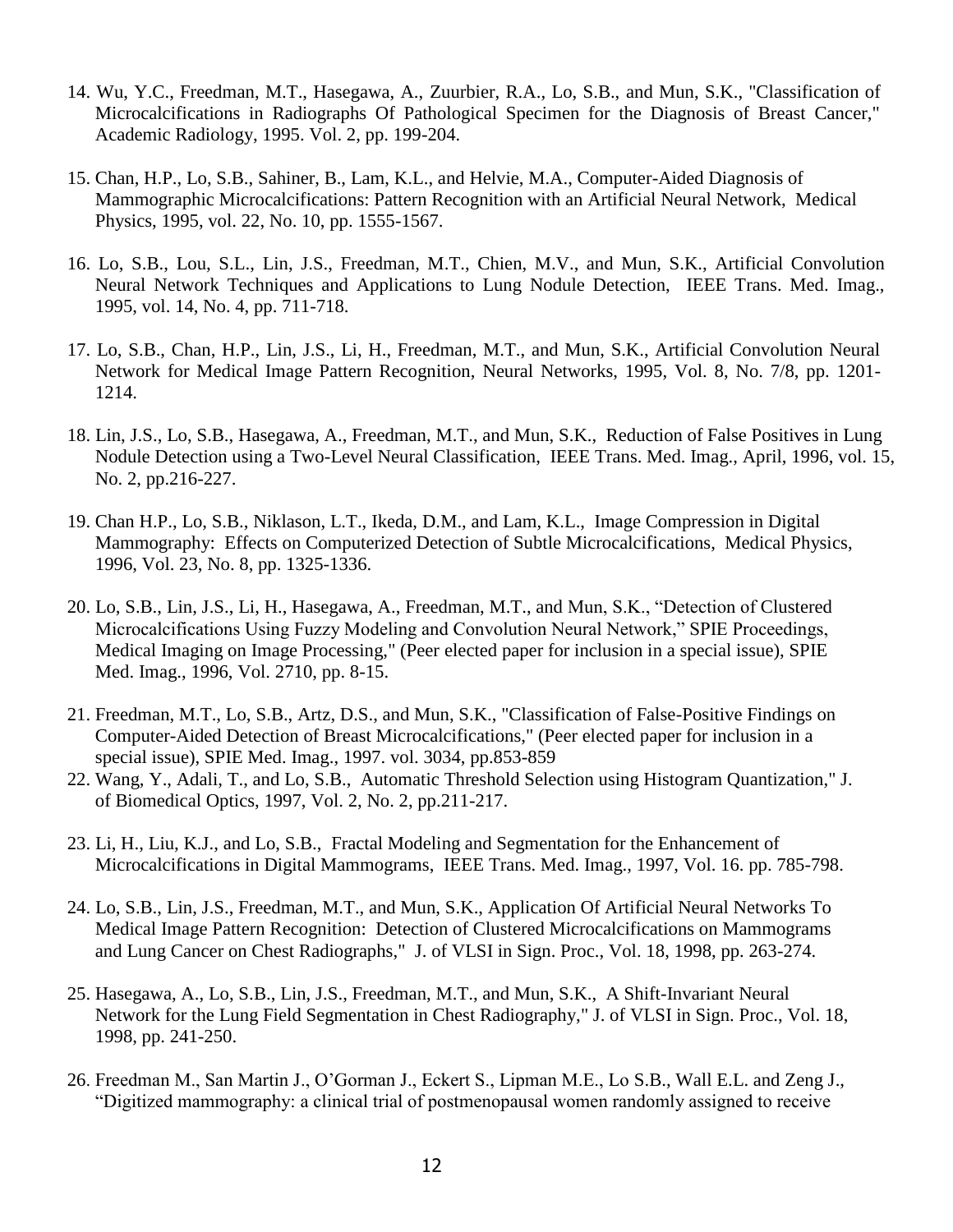raloxifene, estrogen, or placebo", Journal of the National Cancer Institute, Vol. 93, No. 1, 2001, pp. 51-56.

- 27. Li H., Wang Y., Liu K.J.R., Lo SB, and Freedman M.T., ``Computerized Radiographic Mass Detection -- Part I: Lesion Site Selection by Morphological Enhancement and Contextual Segmentation,'' IEEE Trans. on Medical Imaging, Vol. 20, No. 4, April. 2001, pp. 289-301.
- 28. Li H., Wang Y., Liu K.J.R., Lo SB, and Freedman M.T., `` Computerized Radiographic Mass Detection -- Part II: Decision Support by Featured Database Visualization and Modular Neural Networks,'' IEEE Trans. on Medical Imaging, Vol. 20, No. 4, April. 2001, pp. 302-313.
- 29. Lo S-CB, Li H, Wang Y, Lisa Kinnard, and Freedman M.T., "A Multiple Circular Path Convolution Neural Network System for Detection of Mammographic Masses," IEEE Trans. on Medical Imaging, vol. 21, No. 2, 2002, pp. 150-158.
- 30. Kinnard L, Lo S-CB, Wang P, Freedman MT, Chouikha M, "Automatic Segmentation Of Mammographic Masses Using Fuzzy Shadow and Maximum-Likelihood Analysis," IEEE International Symposium on Biomedical Imaging Macro to Nano, 2002, pp. 241-244. (July 7-10, Washington DC), [peer reviewed article]
- 31. Lo S-CB, Li H, Freedman M, "Optimization of Wavelet Decomposition for Image Compression and Feature Preservation, IEEE Trans. Med. Imaging, vol. 22 No. 9, 2003, pp. 1141-1151.
- 32. Helvie M, Hadjiiski R, Makariou E, Chan HP, Petrick N, Sahiner B, Lo SCB, Freedman MT, et al, Sensitivity of noncommercial computer-aided detection system for mammographic breast cancer detection: Pilot clinical trial." RADIOLOGY 231 (1): 208-214 APR 2004.
- 33. Kinnard L, Lo S-C. B., Makariou E., Osicka T., Wang P., Freedman M.T., Chouikha M., "Changes of likelihood function for delineation of mammographic masses." IEEE International Symposium on Biomedical Imaging Macro to Nano, 2004, [peer reviewed article, accepted for presentation and publication]
- 34. Kinnard L, Lo SCB, Makariou E, Osicka T, Wang P, Freedman MT, Chouikha M, "Steepest changes of a probability-based cost function for delineation of mammographic masses: A validation study," Med. Phy. Vol. 31(10), 2004, p.2796-2810. (This paper has also been selected and included in October 2004 issue of Virtual Journal of Biological Physics Research. Only two papers in Medical Physics are selected at this time.)
- 35. Ross S, Ejofodomi O, Jendoubi A, Chouikha M, Lo S-C.B, Wang P, and Zeng J, **"**A Mammography Database and View System for the African American Patients,", J of digital Imaging. March 2008; 2191) 18-26.
- 36. Chu-Chuan Liu, Lo S-C.B., Freedman, M.T., Lasser M.E., Wang Y., "Modeling Forward Ultrasound Scattering in a Projection Imaging System using PE-CMOS Sensor Array," IEEE Trans. Med. Imaging., 2009.
- 37. Liu C-C, Lo S-C B, Freedman MT, Lesser ME, Kula J, Sarcone A, and Wang Y,"PE-CMOS based Cscan ultrasound for foreign object detection in soft tissue", *Frontiers in Bioscience*, vol. E2, pp. 241-249, 2010.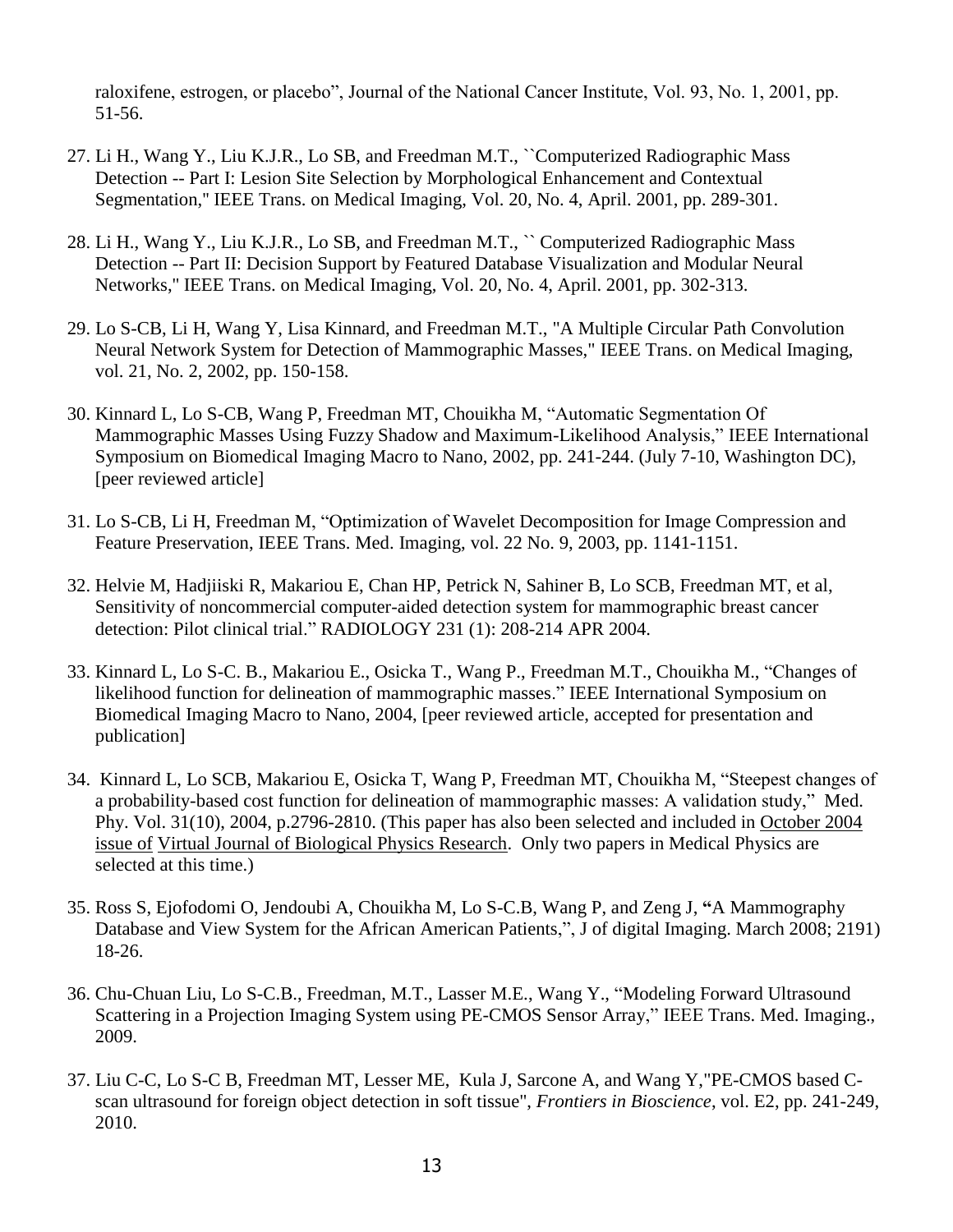- 38. Tao Y, Lo S-CB, Freedman MT, Makariou R, and Xuan J, "Multi-level Learning-based Segmentation of Ill-defined and Spiculated Masses in Mammograms," Medical Physics, vol. 37(11), pp.5993-6002, 2010.
- 39. Freedman MT, Lo S-C B, Seibel J, and Bromley CM, "Lung Nodules: Improved detection with software that suppresses the rib and clavicle on chest radiographs," RADIOLOGY, 260(1): 265-273, July 2011.
- 40. Huo Z, Summers RM, Paquerault S, Lo J, Hoffmerster J, Armato SG, Freedman MT, Lin J, Lo S-CB Petrick N, Sahiner B, Fryd D, Yoshida H, and Chan HP, "Quality assurance and training procedures for computer-aided detection and diagnosis systems in clinical use", Medical Physics, Vol 40:7, 2013.
- 41. Lo S-CB, Freedman MT, Gills LB, White CS, Mun SK, "Computer Assisted Detection of Lung Nodules on CT with a Computerized Pulmonary Vessel Suppressed Function," American Journal of Roentgenology (AJR) 2018; vol. 210: 480-487.
- 42. Lo S-CB, Freedman MT, Mun SK, "Early Development of Convolutional Neural Networks and Related Techniques - A Review (Invited and submitted to 'Radiological Physics and Technology')

#### **Proceedings and Book Chapters**

- P1. Lo, S.B. and Huang, H.K., "Error-Free and Irreversible Radiological Image Compression." SPIE Proc. Vol. 536, PACS III, 1985, pp. 170-177.
- P2. Stewart, B.K., Lo, S.B. and Huang, H.K., "Gray Level Dynamic Range in Magnetic Resonance Imaging." SPIE Proc. Vol. 626, Medicine XIV/PACS IV, 1986. pp. 189-195.
- P3. Huang H.K. (Some Contributions from Mankovich, N.J., Papin, P., Lo, S.B., Chuang, K.S., Taira, R.K., Stewart, B.K. and Cho, P.) "Elements of Digital Radiology - A Professional Handbook and Guide." Prentices-Hall Inc. Englewood Cliffs, NJ. 1987.
- P4. Mun, S.K., Benson, H.R., Lo, S.B., Levine, B., Braudes, R., Elliot, L.P., Gore, T., and Mallon-Ingeholm M.L., "Development and Technology Assessment of a Comprehensive Image Management and Communication Network." Med. Inform., Vol. 13, No. 4, 1988, pp. 315-322.
- P5. Lo, S.B., and Mun, S.K., "Data Compression for a Radiology Image Display System with Visual Directory." SPIE Proc. Vol. 914, Medical Imaging II, 1988, pp. 1203-1208.
- P6. Lo, S.B., Krasner, B.H., and Mun, S.K., "Impact of Noise on Radiological Image Compression." SPIE Proc. Vol. 1092, Medical Imaging III, 1989, pp. 224-250.
- P7. Lo, S.B., Gaskill, J.W., Krasner, B.H., and Mun, S.K., "Image Information in Film Digitization and Display Monitor - Implication for Teleradiology." SPIE Proc. Vol. 1093, Medical Imaging III, 1989, 252-258.
- P8. Lo, S.B., Horii, S., Mun, S.K., Braudes, R., and Garra, BS., "Development of Pictorial Directory Workstation for Rapid Image Presentation." SPIE Proc. Vol. 1091, Medical Imaging III, 1989, pp. 234- 239.
- P9. Lo, S.B., Shen, E., and Mun, S.K., "An Image Splitting and Remapping Method for Radiological Image Compression." SPIE Proc. vol. 1232, Med. Imag. IV, 1990. pp. 312-321.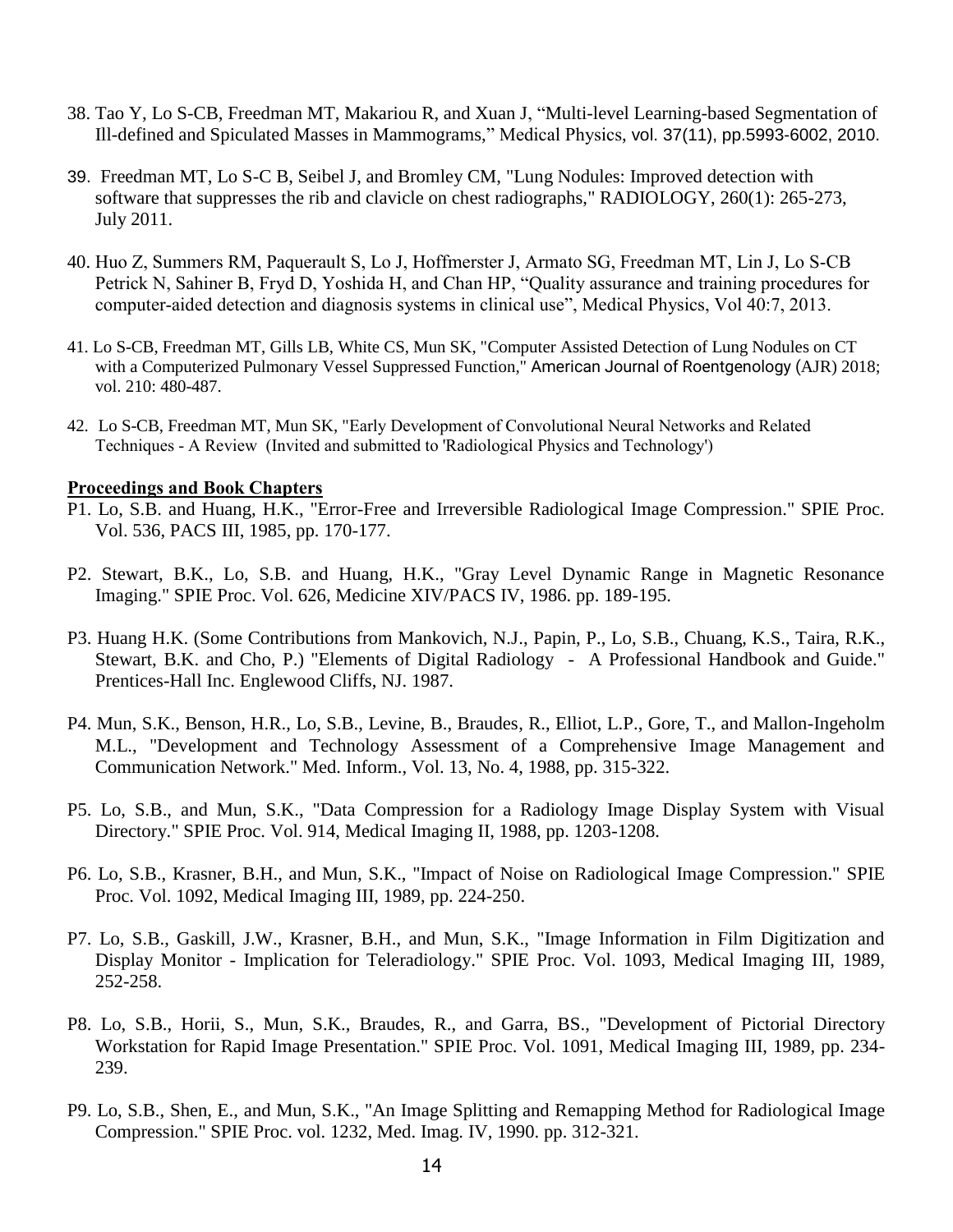- P10. Lo, S.B. and Lou, S.L., "Reprojection in the Projection Domain for Limit-View Fan-Beam CT Reconstruction, IEEE Symp. on Nuc. Science and Medical Imaging." 1990, pp. 1498-1512.
- P11. Lo, S.B., Krasner, B.H., Mun, S.K., and Horii, S.C., "The Full-Frame Entropy Encoding for Radiological Image Compression." SPIE Proc. Med. Img. V, vol. 1444, 1991, pp. 265-277.
- P12. Lo, S.B., Freedman, M.T, and Mun, S.K., "Display Characteristics and Image Transformation in Film and CRT Monitor." Proc. of IMAC 1991, Kyoto, Japan, pp. 342-347.
- P13. Freedman, M.T., Lo, S.B., Nelson, M., and Mun, S.K., "Tests of the AGFA Phosphor Plate Imaging System in Chest Images." Proc. of IMAC 1991, Kyoto, Japan, pp. 425-429.
- P14. Horii SC, Mun SK, Levine B, Lo S-CB, Krasner B, Fielding, "Technical Barriers in the Realization of PACS: Network Operation", Proc. of IMAC 1991, Kyoto, Japan , pp. 42-47.
- P15. Horii SC, Mun SK, Elliott LP, Lo S-CB, Garra BS, Zeman RK, Freedman MT et al, "PACS Clinical Experience at Georgetown University," Proc. of IMAC 1991, Kyoto, Japan , pp. 149-153.
- P16. Lo, S.B., Krasner, B.H., Mun, S.K., and Majors, B., "Image Data Compression for PACS." Admins. Radio. Vol. 10, No. 9, 1991, pp. 35-40.
- P17. Lo, S.B., Krasner, B.H., Mun, S.K., and Horii, S.C., "A Hybrid Coding for Split Gray Value for Radiological Image Compression." SPIE Proc. Medical Imaging VI, vol. 1652, 1992, pp. 194-202.
- P18. Lo, S.B., Freedman, M.T., Lin, J.S., Krasner, B.H., and Mun, S.K., "Computer-Assisted Diagnosis for Lung Nodule Detection using a Neural Network Technique." SPIE Proc. Medical Imaging VI, vol. 1653, 1992, pp. 572-580.
- P19. Freedman, M.T., Lo, S.B., Nelson, M.C., Reagan, K., Horii, S.C., and Mun, S.K., "Test of Radiology Performance in Interpreting Bedside Chest Examinations On a Workstation." SPIE Proc. Medical Imaging VI, vol. 1652, 1992, pp. 142-158.
- P20. Krasner, B.H., Lo, S.B., Garra, B., and Mun, S.K., "Effect of Vector Quantization on Ultrasound Tissue Characterization" SPIE Proc. Med. Imag. VI, vol. 1652, 1992, pp. 360-373.
- P21. Lo, S.B., Lin, J.S., Freedman, M.T., and Mun, S.K., "Computer-Assisted Diagnosis of Lung Nodule Detection using Artificial Convolution Neural Network" SPIE Proc. Med. Imag. VII, vol. 1898, 1993, pp. 859-869.
- P22. Lo, S.B., Krasner, B.H., and Mun, S.K., "Gain of Irreversible over Error-Free Compression in Radiological Imaging" SPIE Proc. Med. Imag. VII, vol. 1899, 1993, pp. 292-297.
- P23. Dawkins T.A., Freedman M., Lo, S-C. B., Mun, S.K., "High Resolution (35 micron) CCD Based Film Digitizer for Mammography," SPIE Proc. Medical Imaging VI, vol. 1897, 1993, pp. 511-517.
- P24. Lo, S.B., Lin, J.S., Freedman, M.T., and Mun, S.K., "Application of Artificial Neural Network to Medical Image Pattern Recognition," WCNN, INNS Press, 1994, Vol. I, pp. 37-42.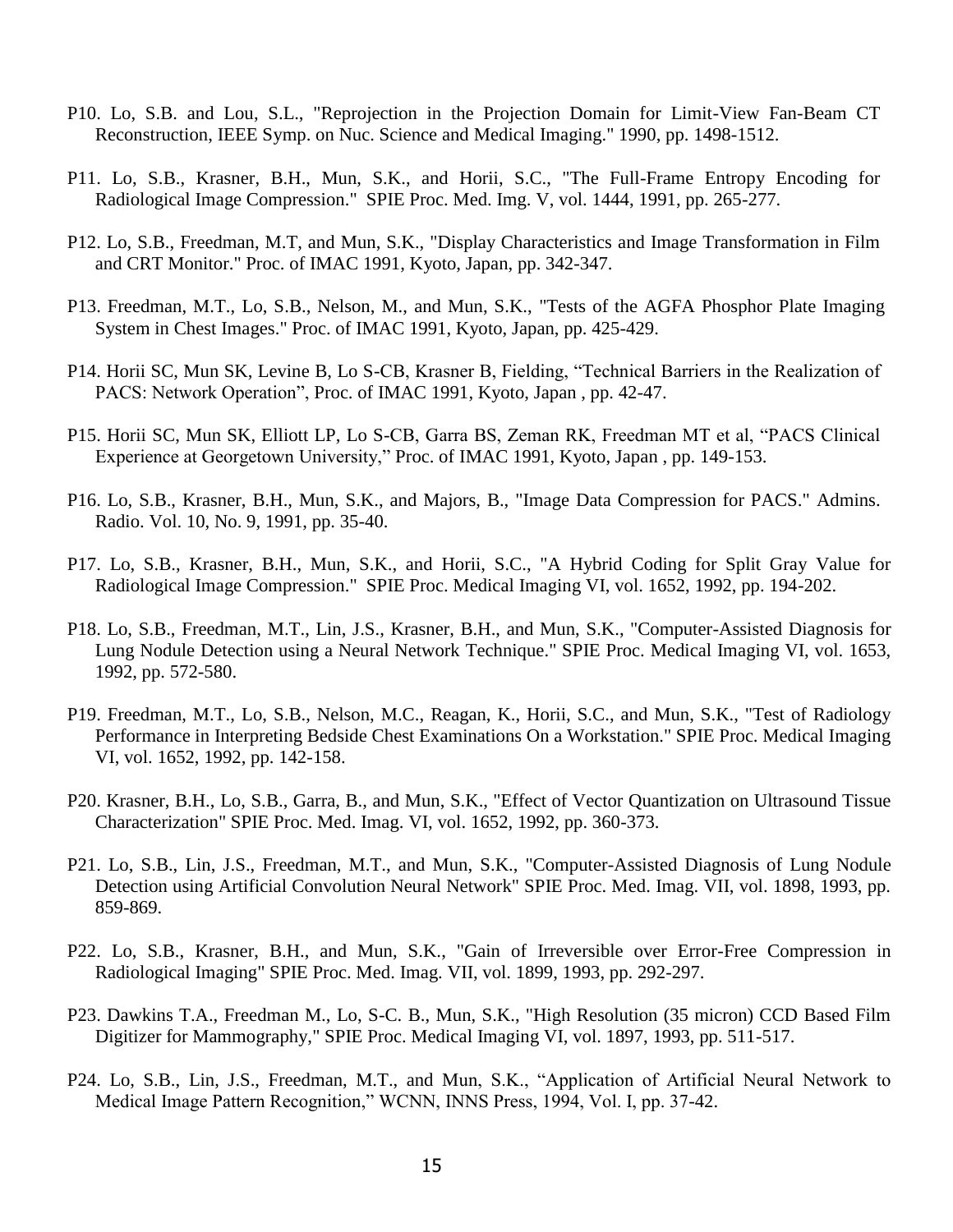- P25. Lo, S.B., Kim, M.B., Li, H., Krasner, B.H., Freedman, M.T., and Mun, S.K., "Radiological Image Compression: Image Characteristics and Clinical Consideration," SPIE Proceedings, Medical Imaging 1994, vol. 2164, pp. 276-281.
- P26. Lo, S.B., Chien, M., Jong, S., Li, H., Freedman, M.T., and Mun, S.K., "Extraction of Rounded and Line Objects for the Improvement of Medical Image Pattern Recognition," IEEE/MIC Proceedings, Nov. 1994.
- P27. Hasegawa, A., Lo, S.B., Freedman, M.T., Mun, S.K., "Convolution Neural Network Based Detection of Lung Structures," SPIE Proceedings, Medical Imaging 1994, vol. 2167, pp. 654-662.
- P28. Wu, YC, Lo S.B., Freedman M.T., Hasegawa A., Zuurbier R.A., and Mun, S.K., "Classification of microcalcifications in Radiographs of Pathological Specimen for the Diagnosis of Breast Cancer [CNN]," SPIE Proceedings, Medical Imaging 1994, vol. 2167, pp.630-641.
- P29. Krasner, B.H., Lo SC.B , Mun, S.K., "Narrow bandwidth spectral analysis of the textures of interstitial lung diseases [CNN]," SPIE Proceedings, Medical Imaging 1994, vol. 2167, pp.778-785 .
- P30. Lin, J.S., Lo SC.B , Freedman M.T., Mun, S.K., [Application of artificial neural networks for reducing](https://www.researchgate.net/publication/253887051_Application_of_artificial_neural_networks_for_reducing_false_positives_in_lung_nodule_detection_on_digital_chest_radiiographs?ev=auth_pub)  [false positives in lung nodule detection on digital chest radiographs](https://www.researchgate.net/publication/253887051_Application_of_artificial_neural_networks_for_reducing_false_positives_in_lung_nodule_detection_on_digital_chest_radiiographs?ev=auth_pub) [FFNN]," SPIE Proceedings, Medical Imaging 1995, vol. 2434, pp. 563-570.
- P31. Lin, J.S., Ligomenides P.A., Lo SC.B , Mun, S.K., "A hybrid neural-digital computer-aided diagnosis system for lung nodule detection on digitized chest radiographs [CNN]," 7th Annual IEEE Symp on Comp based Med Syst, 1994, pp. 207-212.
- P32. Lin, J.S., Ligomenides P.A., Lo SC.B, Hasegawa, A., Freedman M.T., Mun, S.K., "An application of convolution neural networks: reducing false-positives in lung nodule detection," IEEE Nucl Sci Symp and Med Imag Conf,(Oct 1994), 1995, pp, 1842-1846
- P33. Lo, S.B., Li, H., Krasner, B.H., Freedman, M.T., and Mun, S.K., "Wavelet and Full-Frame DCT Compression in Digital Radiography," SPIE Proceedings, Medical Imaging 1995, vol. 2431, pp. 195-202.
- P34. Lo, S.B., Lin, J.S., Li, H., Freedman, M.T., and Mun, S.K., "Performance Characteristics of Ultra High-Resolution CCD Film Scanners," SPIE Proceedings, Medical Imaging 1995, vol. 2432, pp. 470-475.
- P35. Lo, S.B., Li, H., Lin, J.S., Hasegawa, A., Wu, Y.C., Freedman, M.T., and Mun, S.K., "Artificial Visual Neural Network with Wavelet Kernels for Disease Pattern Recognition," SPIE Proceedings, Medical Imaging 1995, vol. 2434, pp. 579-588.
- P36. Lo, S.B., Li, H., Lin, J.S., Hasegawa, A., Wu, Y.C., Freedman, M.T., and Mun, S.K., "Wavelet-Based Convolution Neural Network for Pattern Recognition," WCNN, INNS Press, 1995, pp. II-838 - 843.
- P37. Lo, S.B., Li H., Krasner, B.H., Freedman, M.T., and Mun, S.K.," A contour coding and Full-frame compression of discrete wavelet and cosine transforms, Proc IEEE ICIP 1995, 9-15.
- P38. Lin, J.S., Lo SC.B , Freedman M.T., Mun, S.K., "Application of artificial neural networks for reducing false positives in lung nodule detection on digital chest radiographs," SPIE Proceedings, Medical Imaging 1995, vol. 2434, pp. 563-570.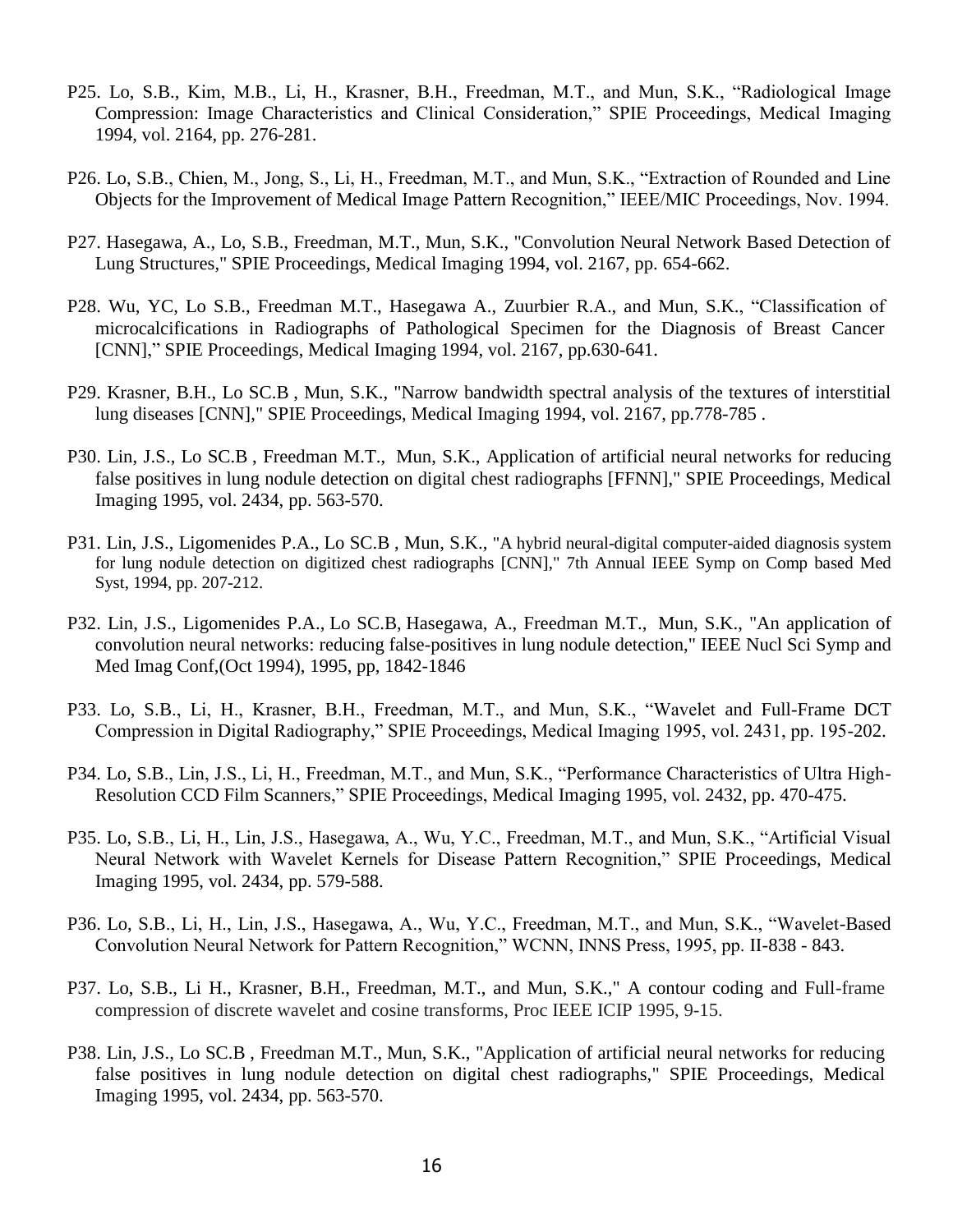- P39. Freedman M.T., Steller D.E., Jafroudi H, Lo, S.B., ... Mun S.K., "Digital mammography: Tradeoffs between 50 and 100 micron pixel size*," S*PIE Proceedings, Medical Imaging 1995, vol. 2432, p. 114-125.
- P40. Freedman M.T., Steller D.E., Jafroudi H, Lo, S.B., ... Mun S.K., "Digital mammography: The effects of decrease exposure*," S*PIE Proceedings, Medical Imaging 1995, vol. 2432, pp. 488-500.
- P41. Lo, S.B., Lin, J.S., Li, H., Hasegawa, A., Freedman, M.T., and Mun, S.K., "Detection of Clustered Microcalcifications Using Fuzzy Modeling and Convolution Neural Network," SPIE Proceedings, Medical Imaging on Image Processing, 1996, Vol. 2710, pp. 8-15.
- P42. Lo, S.B., Li, H., Wang, Y., Freedman, M.T., and Mun, S.K., "On Optimization of Orthonormal Wavelet Decomposition: Data Accuracy, Feature Preservation, and Compression," SPIE Proceedings, Medical Imaging on Image Display, 1996, Vol. 2707, pp. 201-214.
- P43. Lo, S.B., Li, H., Wang, Y., "Optimization of Wavelet Decomposition through Neural Network Search," WCNN, INNS Press, 1996, pp. 278 - 283.
- P44. Jafroudi, H., Lo, S.B., "Dual-Energy Mammography A Feasibility Study," SPIE Proceedings, Physics of Medical Imaging, 1996, Vol. 2708, pp. 278-293.
- P45. Li, H., Liu, K.J., and Lo, S.B., "Enhancement of microcalcifications on mammograms using a fractal modeling approach", Proc. 18th Annual Int. Conf. of IEEE EMBS, 147, 1996.
- P46. Lin, J.S., Lo, S.B., Li, H., Freedman, M.T., and Mun, S.K,. "Region-based enhancement on digital chest radiographs', Proc. ICASSP, IV:2211, 1996.
- P47. Li, H., Freedman, MT, Wang, Y., Lo, S.B. and Mun, S.K., "Mammographic image segmentation using combined morphological filtering and contextual Bayesian labeling", Proc. 15th Southern Biomed. Eng. Conf., 412, 1996.
- P48. Li, H., Lo, S.B., Wang, Y., Freedman, M.T., and Mun, S.K., "Detection of masses on mammograms using advanced segmentation techniques and an HMOE classifier", Proc. 3rd Int. Workshop on Digital mammography, 397, 1996.
- P49. Li, H., Liu, K.J., Wang, Y., and Lo, S.B., "Morphological filtering and stochastic modeling-based segmentation of masses on mammographic images", Proc. IEEE Nuclear Science Symp. and Med. Imag. Conf., 1996.
- P50. Li, H., Liu, K.J., and Lo, S.B., "Fractal modeling of mammograms and enhancement of microcalcifications", Proc. IEEE Nuclear Science Symp. and Med. Imag. Conf., 1996.
- P51. Li, H., Liu, K.J., Wang, Y., and Lo, S.B., "Nonlinear filtering enhancement and histogram modeling segmentation of masses for digital mammograms", Proc. 18th Annual Int. Conf. of IEEE EMBS, 145, 1996.
- P52. Lo, S.B., Xuan, J., Li, H., Wang, Y., Freedman, M.T., and Mun, S.K., "Dyadic Decomposition: A Unified Perspective on Predictive, Subband, and Wavelet Transforms", SPIE Proceedings on Medical Imaging, 1997, vol. 3031, pp. 286-301.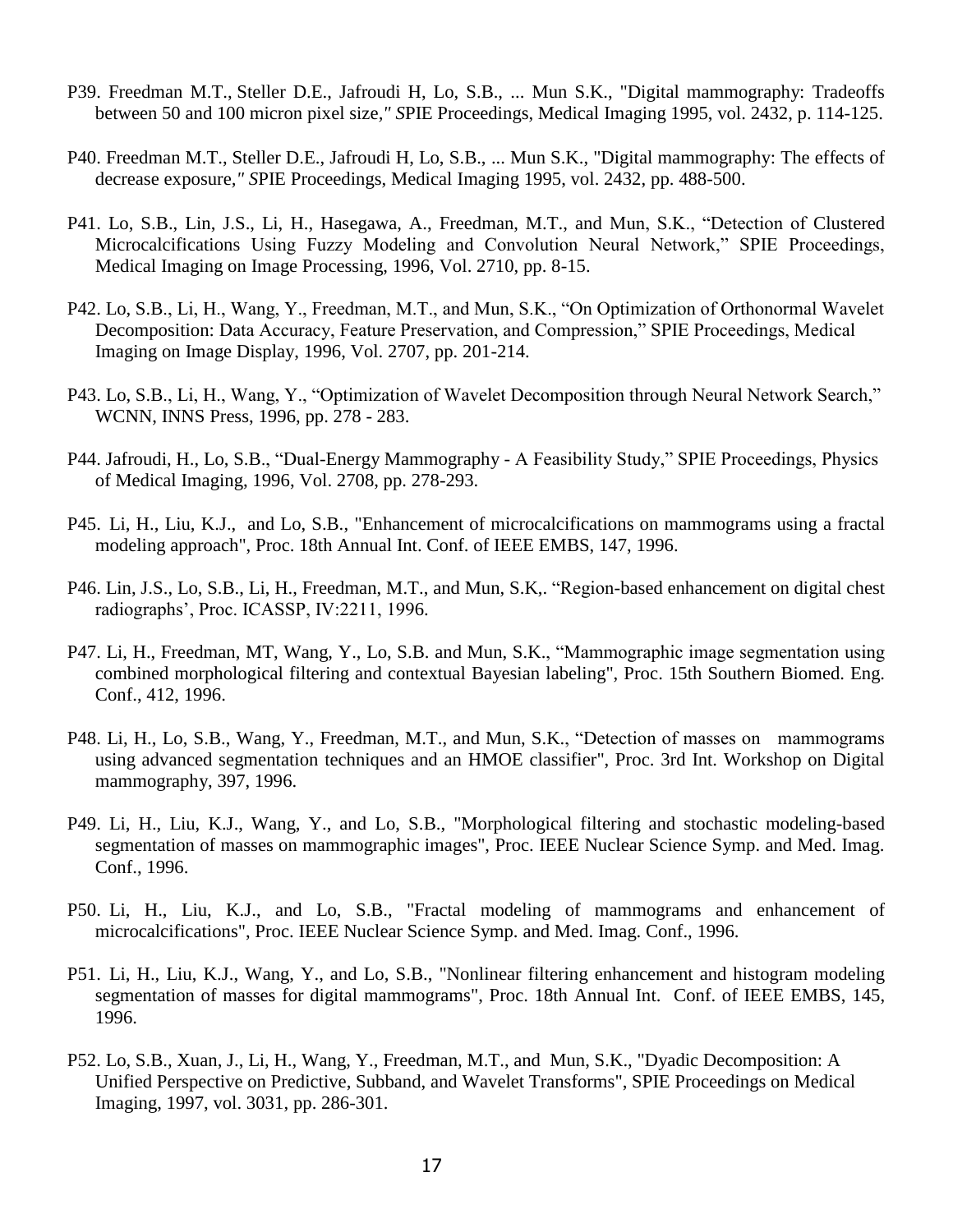- P53. Li, H., Lo, S.B., Wang, Y., Freedman, M.T., and Mun, S.K., "Mammographic Mass Detection by Stochastic Modeling and a Multi-Modular Neural Network, SPIE Proceedings on Medical Imaging 1997, vol. 3034, pp. 480-490.
- P54. Li, H., Liu, K.J., Lo, S.B., Wang, Y., "Stochastic Model and Probabilistic Decision-Based Classifier for Mass Detection in Digital Mammography", IEEE Proc Intern Conf Img Proc 1997, vol. 3, pp. 539-542
- P55. Freedman, M.T., Lo, S.B., Artz, D.S., and Mun, S.K., "Classification of False-Positive Findings on Computer-Aided Detection of Breast Microcalcifications," SPIE Proceedings on Medical Imaging 1997, vol. 3034, pp.853-859.
- P56. Lo, S.B., Li, H., Hasegawa, A., Wang, Y.J., Freedman, M.T., Mun, S.K., "Detection of Mammographic Masses Using Sector Features with a Multiple Circular Path Neural Network," SPIE Proceedings on Medical Imaging 1998, vol. 3338, pp. 1205-1214.
- P57. Lo, S.B., Freedman, M.T., Lin J.S., Xu X.W., Delegacz A., "Feature Analysis of Lung Nodules Using Sector Geometry and Multiple Circular Path Neural Network," SPIE Proceedings on Medical Imaging 1999, vol. 3661, pp.1596-1606.
- P58. Delegacz A.M., Lo S.B., Choi J.J. Xei H.C., Freedman M.T., and Mun S.K. "Three-Dimensional Visualization System as an Aid for Lung Cancer Diagnosis ", SPIE Proc. Med. Imag, Vol. 3976, 2000.
- P59. Wang Y.J., Wang Z, Luo L, Lo S.B., and Freedman M.T., "Clinical Decision Support System: Visual Mapping of Featured Database, SPIE Proc. Med. Imag, Vol. 3979, 2000.
- P60. Lo SC.B., Rich D., Lasser M.E., Kula J., Zhao H., Lasser R., and Freedman M.T., "A C-Scan Transmission Ultrasound Based on a Hybrid Microelectronic Sensor Array and Its Physical Performance," SPIE Proc. Med. Img. Vol. 4325, pp. 89-95, 2001.
- P61. Zhao, H., Lo, S.B., Freedman, M.T., Mun, S.K.., "Automatic Temporal Subtraction of Chest Radiograph and its Enhancement for Lung Cancer," SPIE, Med. Imaging, 2001, Vol. 4322, pp.1867- 1872.
- P62. Freedman M.T., Osicka T., Lo S.B., Lure F., Xu X.W., Lin J., Zhang R., "Methods for identifying changes in radiologists' behavioral operating-point of sensitivity trade-offs within an ROC study of the use of computer-aided detection of lung cancer," SPIE Med. Imag., vol. 4324, 2001
- P63. Delegacz A.M., Lo S.B., Xei H.C., Freedman M.T., and Mun S.K. " Features Extraction, Analysis, 3D Visualization of Lung Local Region in Volumetric CT Images" SPIE Med. Imag., 2001, vol. 4319, pp.76-81
- P64. Lo, S.B., Makariou, E., Chan H.P., Freedman, M.T., Dorfman D.D., and Berbaum K., "Integer Wavelet Compression Guided by a Computer-Aided Detection System in Mammography", SPIE, Med. Imaging, Vol. 4322, 2001, pp.643-648.
- P65. Freedman M.T., Lo S.B., Lure F., Xu X.W., Lin J., Osicka T., Zhao H., Zhang R., "Computer-Aided Detection of Lung Cancer on Chest Radiographs: Algorithm Performance Versus Radiologist's Performance by Size of cancer" SPIE Med. Imag., vol. 4319, 2001 .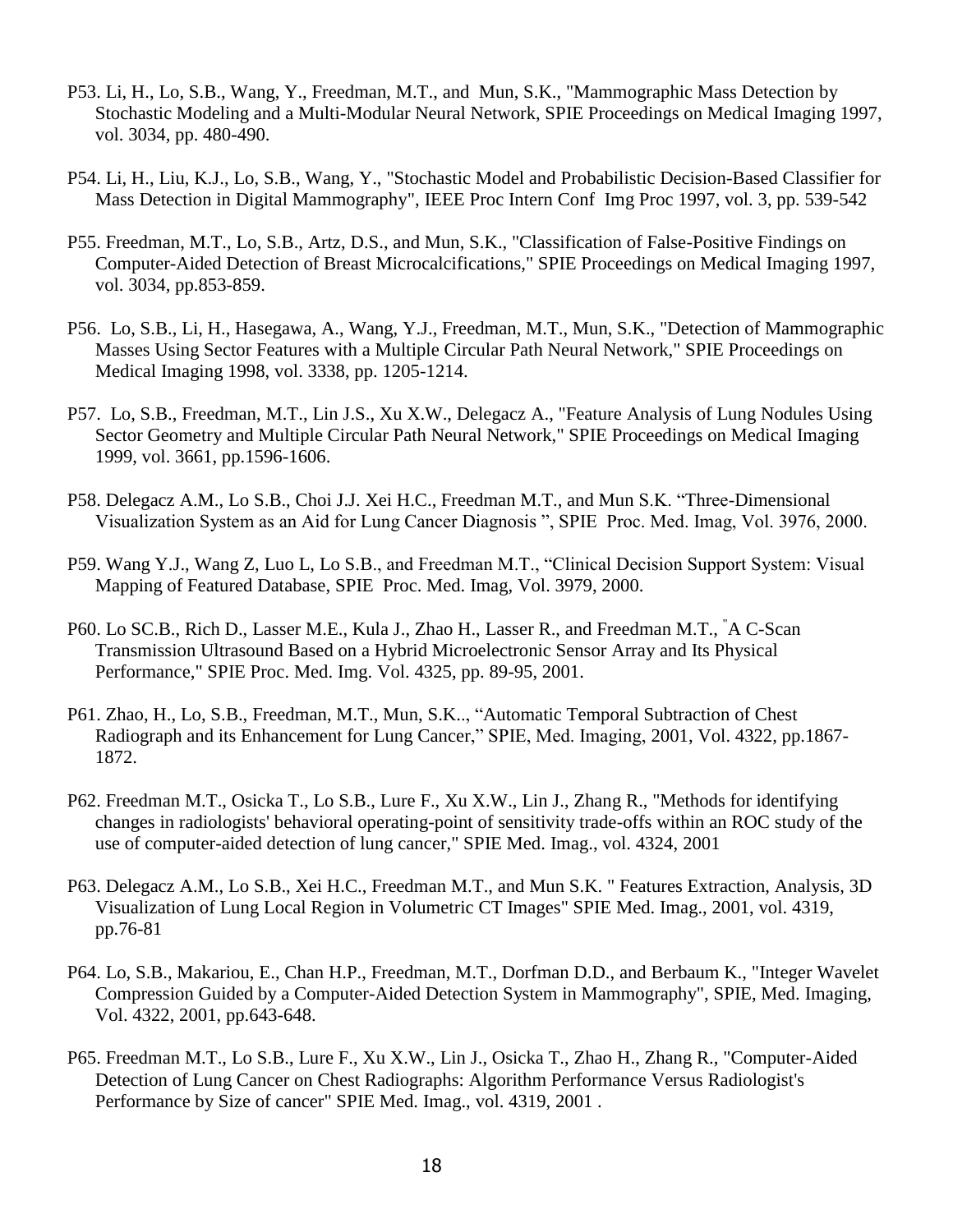- P66. Zhao H., Lo S.B., Freedman M.T., "Directional Edge Registration for Temporal Chest Image Subtraction" IEEE Applied Imagery Pattern Recognition, The 30<sup>th</sup> Workshop (Oct. 10-12, 2001) Washington DC), 2001, pp. 32-36.
- P67. Kinnard L, Lo S-C. B., Wang P., Freedman M.T., Chouikha M, "Separation of Malignant and Benign Masses using a Maximum-Likelihood Analysis and Neural Networks [CP-CNN]," SPIE Med. Imag. 2002, Vol. 4684, 733-741.
- P68. Zhao H., Lo S-C. B., Freedman M.T., Wang Y, "Enhanced Lung Cancer Detection in Temporal Subtraction Chest Radiography Using Directional Edge Filtering Techniques," SPIE Med. Imag. 2002, Vol. 4684, 698-703.
- P69. Freedman M.T., Osika T., Lo S-C. B., Xu X., Lure Y-M.F., Lin J-Y.J. and Zhao H., "Computer-Aided Diagnosis of Lung Cancer on Chest Radiographs: Effect of machine CAD false positive locations on radiologists' decisions," SPIE Med. Imag. Vol. 4684. pp. 1311-1319, 2002, [Received CUM CAUDE Award in Imaging Processing Section]
- P70. Lo S-C.B, Hsu L-Y, Freedman M.T., Lure Y-M.F., Zhao H. "Classification of Lung Nodules in Diagnostic CT: An Approach Based on 3-D Vascular Features, Nodule Density Distributions, and Shape Features", SPIE Medical Imaging 2003, Vol. 5032
- P71. Freedman M.T., Lo S-C.B., Honda C., Makariou E., Sisney G., Pien E., Hiromu O, Akira I., and Shimada F., "Phase Contrast Digital Mammography Using Molybdenum X-Ray: Clinical Implications in Detectability Improvement", SPIE Medical Imaging 2003, Vol. 5030
- P72. Kinnard L., Lo S.-C. B., Wang P., Freedman M.T., Chouikha M., " Separation of malignant and benign masses using image and segmentation features", Proceedings of the SPIE Medical Imaging Conference, Vol. 5032, February, 2003.
- P73. Osaka T., Freedman M.T., Lo SB, Zhang R., "Computer aided detection of lung cancer on chest radiographs: Differences in the interpretation time of radiologists showing vs. not showing improvement with CAD", SPIE Medical Imaging 2003, Vol. 5032
- P74. Liu CC, Lo S-C. B., Freedman M.T., Rich D., Kula J., Lasser R., Lasser M.E., Zeng J., Ro D., "Projection Ultrasound and Ultrasound CT using A PE-CMOS Sensor: A Preliminary Study," Proceedings of the SPIE Medical Imaging Conference, Vol. 5373, pp. 61-69, 2004.
- P75. Lo S-C.B., Lin J-S., Hsu L-Y, Lure Y-M.F., Freedman M.T., Li R., Zhao H., "Enhancement of Lung Nodule Detection in Temporal CT: An approach based on 3-D volume registration." Proceedings of the SPIE Medical Imaging Conference, 2004, Vol. 5370, pp. 1139- 1144.
- P76. Freedman MT., Osicka T., Lo S-C.B., Lure Y-M.F, Xu X., Lin J., Zhao H., Zhang R "Computer-aided detection of lung cancer on chest radiographs: effect of machine CAD true positive/false negative detections on radiologists' confidence level" Proceedings of the SPIE Medical Imaging Conference, Vol. 5372, pp. 185- 191, 2004.
- P77. Freedman, M.T. Lo S-C.B., Lure Y-M.F, Zhao, H., Lin J.S., Yeh, H.M., " Computer-aided detection of Severe Acute Respiratory Syndrome (SARS) on chest radiography," CARS Conference, June 2004,1268:908-910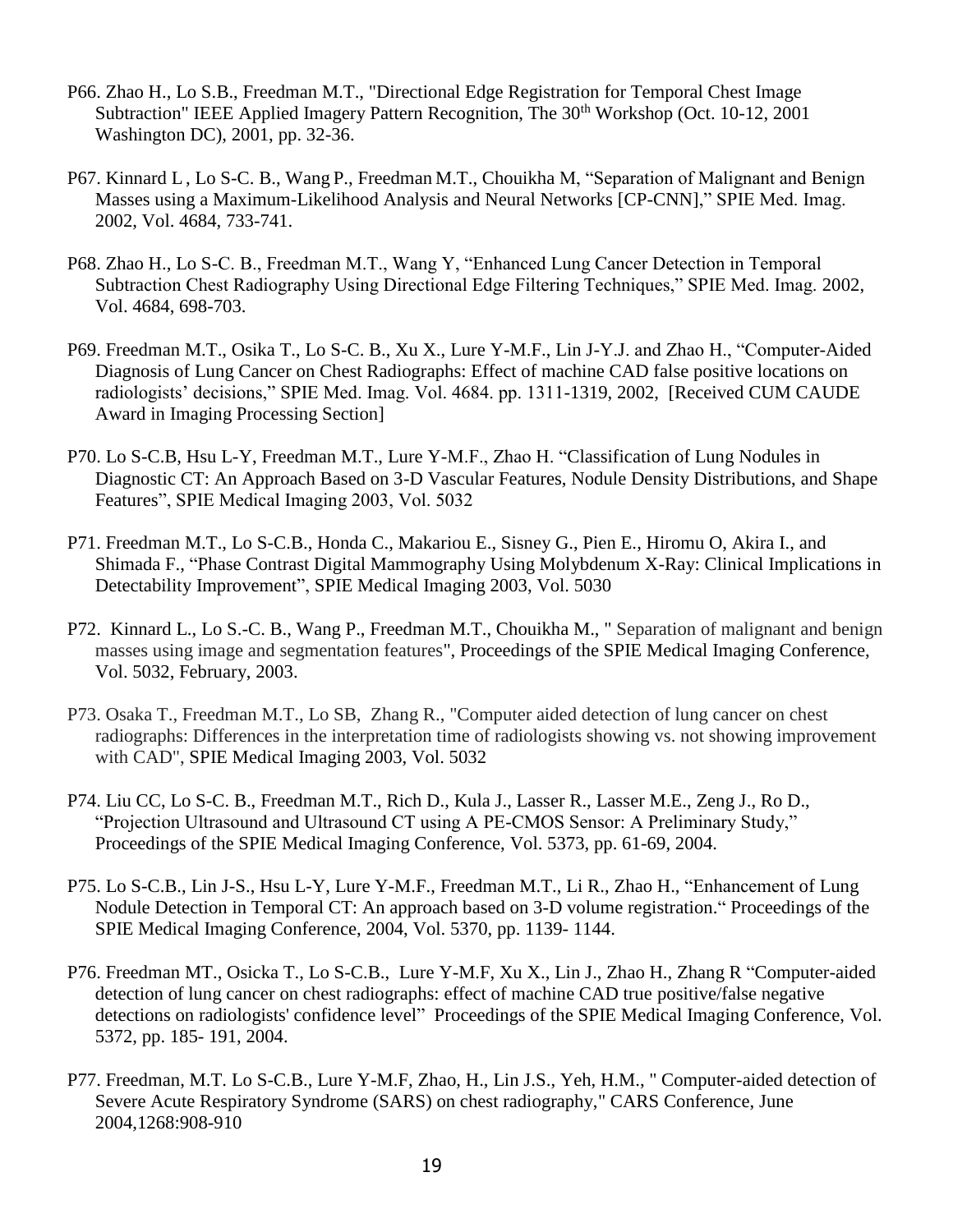- P.78. Kinnard L., Lo S-C. B., Makariou E., Osica, T., Wang P., Freedman M.T., Chouikha M., "Likelihood Function Analysis for Segmentation of Mammographic Masses for Various Margin Groups", IEEE Intern Symp on Biomedical Imaging: Nano to Macro, 2004, pp.113-116.
- P.79. Osaka T., Freedman M.T., Lo SB, Lure F., Xu X., Lin J.S., Zhang R., Zhao H., " Computer aided detection of lung cancer in the absence of the cancer on chest radiographs: Effect of the computer aided detection on radiologists' performance on cancer-free cases", SPIE Medical Imaging 2004, Vol. 5749
- P80. Lo S-C.B., Liu C.C, Freedman M.T., Kula K., Lasser B., Lasser M.E., Wang Y., "Transmission and Reflective Ultrasound Images using PE-CMOS Sensor Array," vol. 5750, pp. 69-78, 2005.
- P81. Liu C.C., Lo S-C.B., Freedman M.T., Lasser M.E., Lasser B., Kula J., Wang Y., Hsieh T., Sarcone A., "Investigation of foreign objects in soft-tissue using a PE-CMOS ultrasound system: a preliminary study." SPIE Proc. vol. 6147:176-182; 2006.
- P82. Lo S-C.B., Freedman M.T., Kinnard L., Makariou E., "Mammographic CADx System using an imaging library and an intelligent agent: A pattern marching approach." SPIE Proc. Vol. 6144: 1829- 1834, 2006.
- P83. Liu, C.C., Lo, S-C.B., Freedman, M.T., Wang, Y., Rich, D., Kula, J., Lasser, B., Lasser, M.E., "Transmission Ultrasound Computed Tomography Using A PE-CMOS Sensor Array: A Preliminary Animal Study", IEEE International Symposium on Biomedical Imaging (ISBI), pp. 908-911, 2006.
- P84. Liu, C.C., Lo, S-C.B., Freedman, M.T., Lasser, M.E., Lasser, B., Kula, J., Wang, Y., "Quantitative Ultrasound Images Generated by a PE-CMOS Sensor Array: Scatter Modeling and Image Restoration." SPIE Proc. vol. 6513, #25; 2007.
- P85. Tao, Y., Lo,S-CB, Freedman, M.T., Xuan, J., "A Preliminary Study of Content-based Mammographic Masses Retrieval." SPIE Proc. Vol. 6514 #71, 2007.
- P86. Lo, S-CB, Liu, C.C., Freedman, M.T., Lasser, M.E., Lasser, B., Kula, J., Wang, Y., "Projection-Reflection Ultrasound Images using PE-CMOS Sensor: A Preliminary Bone Fracture Study." SPIE Proc. vol. 6920, #4; 2008.
- P87. Tao, Y., Lo, S-C.B, Freedman, M.T., Erini, M., Xuan, J., "Automatic Categorization of Mammographic Masses Using BI-RADS as a Guidance." SPIE Proc. Vol. 6915 #77, 2008.
- P88. Lo, S-C.B., Liu, C.C., Freedman, M.T., Mun, S.K., Lasser, M.E,. Lasser, B., et al., "PE-CMOS Based C-Mode Ultrasound: Signal Acquisition and Time Gating." SPIE Proc. vol. 7265; 2009.
- P89. Wong, K.H., Lo, S-C.B., Lin, CF, Lasser, B., and Mu,n S.K., "Imaging components for robotic casualty evaluation system, IEEE Eng in Med and Bio, P. 467-470, 2009.
- P90. Tao, Y, Lo, S-C.B., Freedman, M.T., Xuan, J., "Joint Segmentation and Spiculation Detection for Illdefined and Spiculated Mammographic Masses," SPIE Medical Imaging, Vol. 7624, #6, 2010.
- P91. Tao, Y, Lo, S-C.B, Hadjiski, L., Chan, H.P., Freedman, M.T., "BI-RADS Guided Mammographic Mass Retrieval", SPIE Proc., Vol. 7963, 79632H, 2011.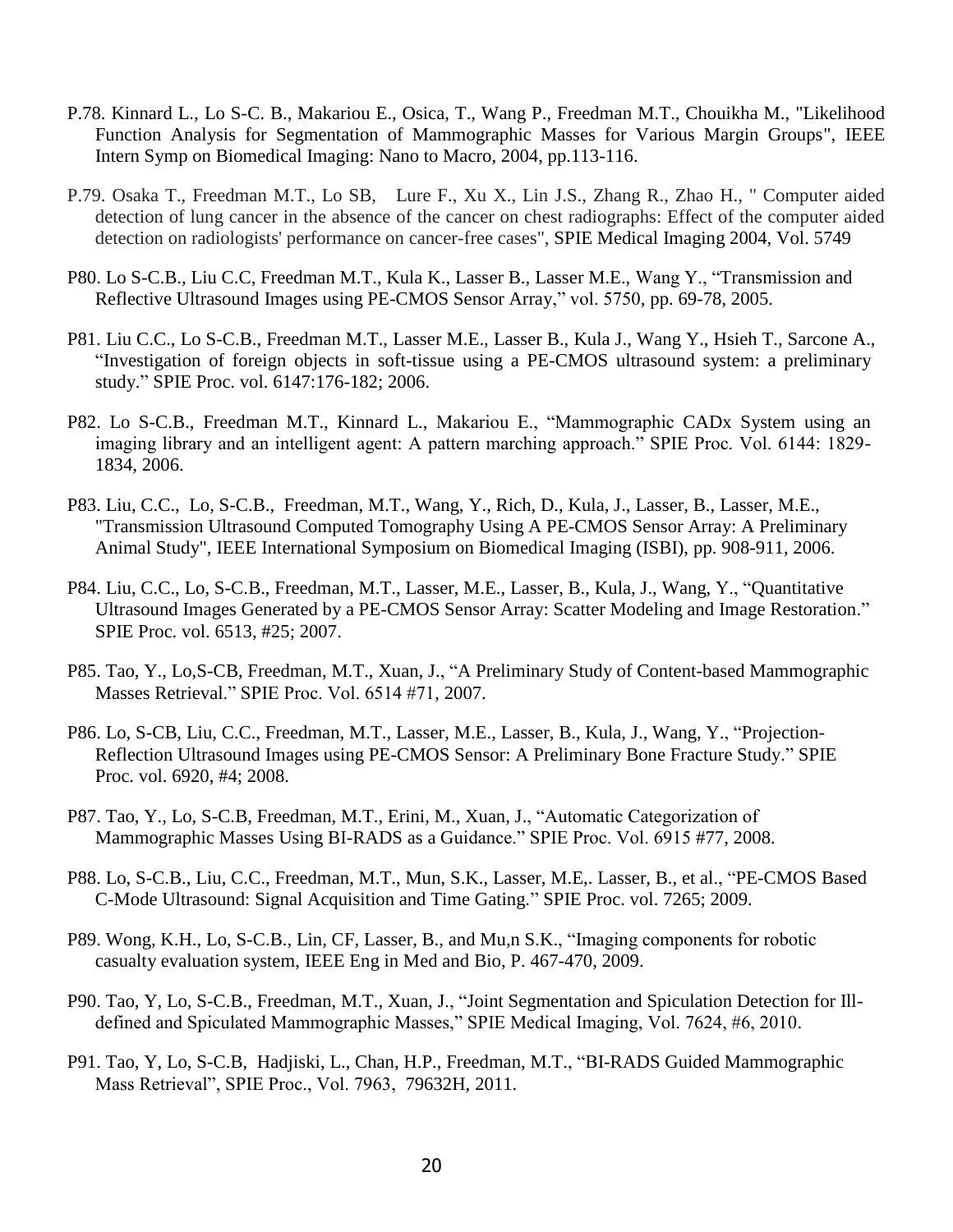- P92. Lo, S-C.B. and Freedman, M.T., "Changes of Nodule Detection After Radiologists Read Bone Opacity Suppressed Chest Radiography." SPIE Medical Imaging, 2012, Vol. 8315, 2S.
- P93. Lo, S-C.B. and Freedman, M.T., "Image Reconstruction of Arc Cone-Beam CT with Reprojection: A preliminary study and its potential applications", SPIE Med Imaging, 2013, Vol. 8668 (# 109).
- P94. Freedman, M.T. and Lo, S-C.B., "CAD Successes and Failures", SPIE Med Imaging, 2014, CAD Panel Session.
- P95. Freedman, M.T., Lo, S-C.B., "Effective Use of Computer-Aided Diagnose in Clinical Practice: Effective Use of Lung Computer-Aided Diagnosis in Clinical Practice," RCC33B [Computer-Aided Diagnosis], RSNA Nov 29, 2016, Chicago
- P96. Lo, S-C.B., Freedman, M.T., Gillis, L.B., and White, C.S. ["A Retrospective Lung Cancer Screening](https://rsna2016.rsna.org/program/)  [Study with and without a Computer-Aided LDCT System Consisting of Vessel Suppression Function](https://rsna2016.rsna.org/program/)  [and CADe Marks"](https://rsna2016.rsna.org/program/), RSNA: Chest - Lung Cancer Screening (SST03-06), 2016.
- P97. Lo, S-C.B., Freedman, M.T., Mun, S.M., " The Application of A Vessel Suppressed Function Incorporated with Lung Opacity Analysis for the Significant Increase of Nodule Detectability in CT", 2017 CARS conference (June 20-24, 2017; Barcelona, Spain).
- P98. Lo, S-C.B., Freedman, M.T., Mun, S.M., "Convolutional Properties and their Applications in a Neural Networks Setting – Data Correlation Learning or Deep Learning?", 2018 CARS conference, (June 20-June 23, 2018; Berlin, Germany)
- P99. Lo, S-C.B., Freedman, M.T., Mun, S.M., Gu, S., "[Transformationally Identical and Invariant](javascript:void(0))  [Convolutional Neural Networks through Symmetric Element Operators](javascript:void(0))," June 2018 *arXiv preprint arXiv:1806.03636*
- P100. Lo, S-C.B., Freedman, M.T., Mun, S.M., "[Transformationally Identical and Invariant Convolutional](javascript:void(0))  [Neural Networks by Combining Symmetric Operations or Input Vectors](javascript:void(0))," July 2018 arXiv preprint arXiv:1807.11156
- P101. Lo, S-C.B., Freedman, M.T., Mun, S.M., Chan H.P., ["Geared Rotationally Identical and Invariant](javascript:void(0))  [Convolutional Neural Network Systems](javascript:void(0))," August 2018 arXiv preprint arXiv:1808.01280

## **Special Program and Program Development – Serving as Program Director**

**1. "The First International Symposium on Computer-Aided Diagnosis in Medical Imaging" held at Leavy Conference Center, Georgetown University Medical Center; July 5-6, 1994** 

**Symposium Chair: S-C Benedict Lo, Ph.D.; Co-Chair: Matthew Freedman, MD, MBA**

**Objective of CADx Symposium:** To present current research results, discuss areas for further research, and explore the clinical use of computer-aided technique.

Totally 26 speakers and more than 80 participants participated in the Symposium.

**2. Facilitating "Army Breast Cancer Research and Training Partnership Program" at Electrical Engineering Department and Radiology Department, Howard University, Washington, DC. [Spring 2002- Spring 2005]**